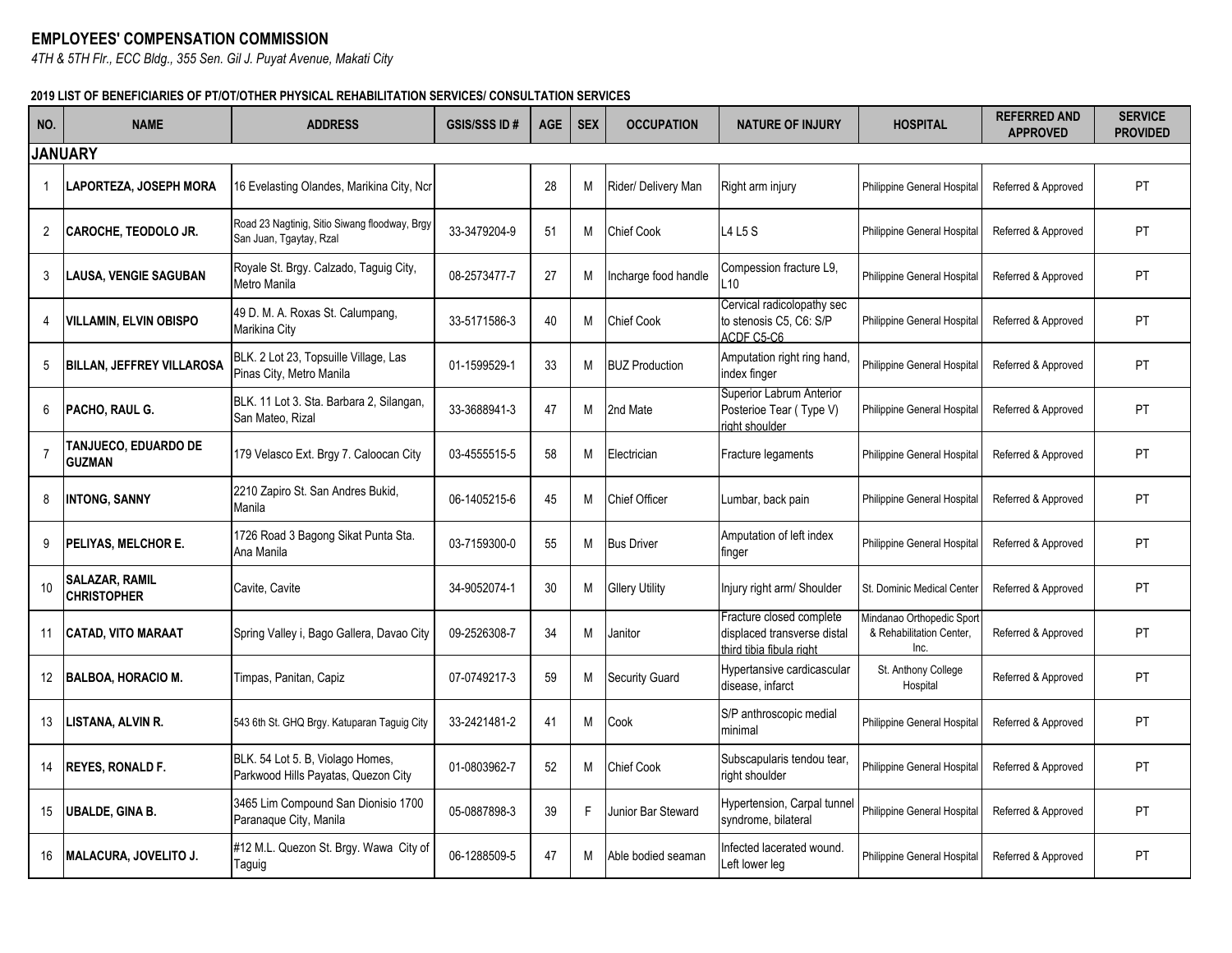| NO. | <b>NAME</b>                                | <b>ADDRESS</b>                                                     | <b>GSIS/SSS ID#</b> | <b>AGE</b> | <b>SEX</b> | <b>OCCUPATION</b>                      | <b>NATURE OF INJURY</b>                                             | <b>HOSPITAL</b>                                         | <b>REFERRED AND</b><br><b>APPROVED</b> | <b>SERVICE</b><br><b>PROVIDED</b> |
|-----|--------------------------------------------|--------------------------------------------------------------------|---------------------|------------|------------|----------------------------------------|---------------------------------------------------------------------|---------------------------------------------------------|----------------------------------------|-----------------------------------|
| 17  | PAZ, JAYSON                                | 2633 Munoz St. Malate Manila                                       | 33-8197460-3        | 38         | Μ          | <b>OS</b>                              | Cervical radiculopathy. Left<br>upper extrenity                     | Philippine General Hospital                             | Referred & Approved                    | PT                                |
| 18  | QUERIJERO, NERISA U.                       | No. 55A Lucia St., 12th Ave. West Grace<br>Park Caloocan           | 33-903480-2         | 32         | N          | Purchasing Associate/<br>Company Nurse | Comminuted fracture proximal<br>to the left tibia & fibula          | Philippine General Hospital                             | Referred & Approved                    | PT                                |
| 19  | <b>GARDE, ANDREW M.</b>                    | 166C Taliba St.,Bacut Tondo Manila                                 | 34-4603066-0        | 32         | M          | Operator                               | Index & middle finger                                               | Philippine General Hospital                             | Referred & Approved                    | PT                                |
| 20  | <b>ABANCE, ANGELITO</b>                    | Palew, Caponga, Tublay, Benguet                                    | 01-2635334-3        | 28         | M          | Lineman                                | Burn injury on right leg and<br>foot                                | St. Louis University<br>Hospital of the Sacred<br>Heart | Referred & Approved                    | PT                                |
|     | <b>FEBRUARY</b>                            |                                                                    |                     |            |            |                                        |                                                                     |                                                         |                                        |                                   |
| 21  | <b>SEVILLA, ERICKSON</b>                   | 166 M.H. Del Pilar St. Pinagbuhayan,<br>Pasig City                 | 33-4750218-7        | 43         | Μ          | Ordinary Seaman                        | Sprain pain a shoulder                                              | Philippine General Hospital                             | Referred & Approved                    | PT                                |
| 22  | <b>DELOS ANGELES, DANTE</b>                | 11-Gregorio Roxas St., Brgy. San Jose<br>Quezon City               | 33-0759210-8        | 60         | M          | Messenger                              | Fracture right patella                                              | Philippine General Hospital                             | Referred & Approved                    | PT                                |
| 23  | <b>FLORES, CHRISTOPHER</b>                 | Urban Ville, Sitio Tapuko, Pit-os, Cebu<br>City                    | 06-2434088-7        | 32         | Μ          | Machine Operator                       | Traumatic amputation of<br>thumb index, middle finger,<br>left hand | Southwestern University<br><b>Medical Center</b>        | Referred & Approved                    | PT                                |
| 24  | <b>ROSAROSO, ALEX</b>                      | Umapad, Mandaue City                                               | 06-2291516-2        | 36         | M          | Production worker                      | Fracture closed lateral                                             | Southwestern University<br><b>Medical Center</b>        | Referred & Approved                    | PT                                |
| 25  | <b>PAHIMUTANG, ARNOLD</b>                  | S. Osmena St., Gunob, Lapu-lapu City,<br>Cebu                      | 06-1251455-7        | 49         | M          | <b>Construction Helper</b>             | Below elbow amputation,<br>right and left                           | Southwestern University<br><b>Medical Center</b>        | Referred & Approved                    | <b>OT</b>                         |
| 26  | <b>GANEZO, ALEX</b>                        | Purok 5A Evacon, Tubod, Carmen,<br>Davao del Norte                 | 09-1669848-3        | 50         | M          | Machine Operator                       | Frature left hand                                                   | Panabo Polymedic Hospita                                | Referred & Approved                    | <b>PT</b>                         |
| 27  | <b>SON, JOSEPH</b>                         | 067 Purok Caimito, Brgy. Mankilam,<br>Tagum City                   | 09-2090063-3        | 38         | M          | Fitter/Repairman                       | Fracture right middle finger                                        | Panabo Polymedic Hospita                                | Referred & Approved                    | PT                                |
| 28  | <b>RILLERA, ROGER SR.</b>                  | Gomez St., Mamat-ing, Naguilian, La<br>Union                       | 01-0663653-0        | 54         | Μ          | Operator/Electrical                    | Lower back                                                          | Lorma Medical Center                                    | Referred & Approved                    | PT                                |
| 29  | <b>MANTES, PEDRO</b>                       | 150 Purok 2, Layon Ligao City                                      | 03-7063112-5        | 56         | M          | <b>Bosun</b>                           | Spinal cord injury                                                  | <b>Estevez Memorial Hospital</b><br>Inc.                | Referred & Approved                    | PT                                |
| 30  | <b>LUCILO, RYAN</b>                        | Z1 Concepcion, Grande, Naga City<br><b>Camarines Sur</b>           | 05-0909300-0        | 39         | Μ          | Machine Operator                       | <b>Right Arm</b>                                                    | Naga Imaging Center<br>Cooperative Doctors<br>Hospitals | Referred & Approved                    | PT                                |
| 31  | <b>PORTILLO, LAMBERTO</b>                  | 145 Livelihood St., Area C. Talanay,<br>Batasan Hills, Quezon City | 04-0505016-3        | 55         | M          | Janitor                                | Fracture peluis right                                               | Philippine General Hospital                             | Referred & Approved                    | <b>PT</b>                         |
| 32  | <b>TORRES, MARLON</b>                      | 248 Cleofer St., Brgy. 162, Sta Quiteria,<br>Caloocan City         | 34-0548152-2        | 29         | M          | Warehouseman                           | Amputation right lumbar<br>above the ankle                          | Philippine General Hospital                             | Referred & Approved                    | <b>PT</b>                         |
| 33  | <b>SEMACIO, MARK RICHARD</b>               | Purok 1E, Brgy., Bit-os Butuan City                                | 08-1546803-1        | 32         | Μ          | <b>Ordinary Seaman</b>                 | Dics protrusion, L5, -S1                                            | Manuel J. Santos Hospital                               | Referred & Approved                    | <b>PT</b>                         |
| 34  | <b>SUMAGAYSAY, JOSE</b><br><b>ELIZALDE</b> | 2104 St., Benedict St., Admin Site, Tala.<br>Caloocan City         | 07-1420873-2        | 47         | M          | Motorman                               | Cerebrovascular infarction                                          | Philippine General Hospital                             | Referred & Approved                    | PT                                |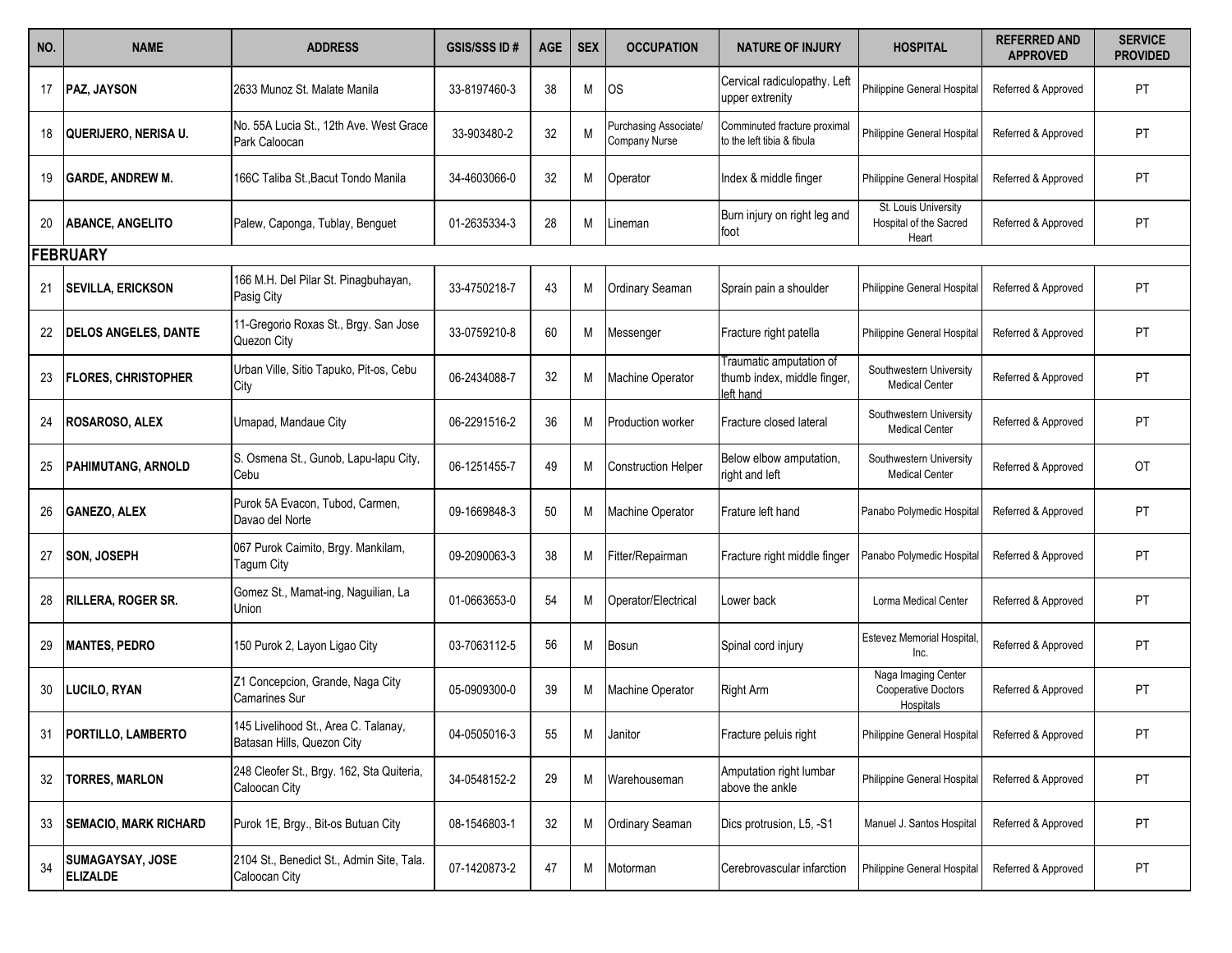| NO.          | <b>NAME</b>                 | <b>ADDRESS</b>                                                     | <b>GSIS/SSS ID#</b> | <b>AGE</b> | <b>SEX</b> | <b>OCCUPATION</b>          | <b>NATURE OF INJURY</b>                                                 | <b>HOSPITAL</b>                                  | <b>REFERRED AND</b><br><b>APPROVED</b> | <b>SERVICE</b><br><b>PROVIDED</b> |
|--------------|-----------------------------|--------------------------------------------------------------------|---------------------|------------|------------|----------------------------|-------------------------------------------------------------------------|--------------------------------------------------|----------------------------------------|-----------------------------------|
| 35           | <b>MORADO, ARMEL</b>        | 26 C Kaimito St., Green park Village<br>Cainta Rizal               | 03-7809190-3        | 53         | M          | <b>Bosun</b>               | SUP disc/L3, L4                                                         | Philippine General Hospital                      | Referred & Approved                    | PT                                |
| 36           | <b>FLORES, WILLIAM</b>      | MCLL Highway, Putik Zamboanga City                                 | 10-1112592-8        | 41         | M          | Truckman                   | Disarticulation of 4th digit of<br>right hand                           | West Metro Medical Center                        | Referred & Approved                    | PT                                |
| 37           | <b>CONSTANTINO, ALFREDO</b> | Tumaga, Zamboanga City                                             | 10-1289659-9        | 25         | M          | Driver                     | T/C                                                                     | West Metro Medical Center                        | Referred & Approved                    | PT                                |
| 38           | <b>MAGALONA, ROLLY</b>      | Mercedes, Zamboanga City                                           |                     | 40         | Μ          | <b>Technical Sergeant</b>  | 7c SCI L2                                                               | West Metro Medical Center                        | Referred & Approved                    | PT                                |
| 39           | <b>LACAR, ANGELO</b>        | Unit 5 Purok Brgy., Lawa Calamba City<br>Laguna                    | 04-2443544-2        | 25         | Μ          | Production/Helper          | Injury right hand                                                       | Calamba Medical Center                           | Referred & Approved                    | PT                                |
| 40           | <b>LIMAS, JIMMY</b>         | Purok 2, Sayasa, Balilihan, Bohol                                  | 33-913729-6         | 34         | Μ          | Labor                      | S/P amputation of right<br>thumb 2c to electrocution                    | Southwestern University<br><b>Medical Center</b> | Referred & Approved                    | PT                                |
| 41           | <b>OBAOB, MAURO</b>         | Eskalante City, Negros Occidental                                  | 06-2878669-6        | 30         | M          | Driver                     | Fracture leg, left                                                      | Southwestern University<br><b>Medical Center</b> | Referred & Approved                    | PT                                |
| 42           | <b>OCHIA, JOEL</b>          | Sambog Tuyam, City of Naga                                         | 06-3889487-4        | 26         | Μ          | Painter                    | Fracture closed, distal mid<br>tibia fibia left with extension          | Southwestern University<br><b>Medical Center</b> | Referred & Approved                    | PT                                |
| 43           | <b>GARCIA, KARLO</b>        | 128 Up Rizal St., Ibaba, Samal, Bataan                             | 02-2463093-9        | 31         | Μ          | Able Seaman                | Cervical spine bulge dics                                               | Philippine General Hospital                      | Referred & Approved                    | PT                                |
| 44           | <b>GUZMAN, ALFREDO</b>      | Purok 4, Buntong Palay Brgy., Silangan<br>San Mateo Rizal          | 10-0402228-7        | 50         | М          | Able Seaman                | Tendon rupture, flexor                                                  | Philippine General Hospital                      | Referred & Approved                    | PT                                |
| 45           | DAMASO, ALEXANDER           | Brgy. 175 cor. Santan St. 1896 Phase<br>3B, Camarin, Caloocan City | 03-6211912-1        | 55         | Μ          | <b>Security Guard</b>      | Fracture right leg                                                      | Philippine General Hospital                      | Referred & Approved                    | PT                                |
|              | <b>PATAYON, JACKYVEN</b>    | St. Cruz Sugbongcogon, Misamis<br>Oriental                         | 08-2597861-8        | 25         | Μ          | Driver                     | Above elbow amputation left<br>arm, below elbow<br>amputation right arm | Northern Mindanao Medica<br>Center               | Referred & Approved                    | PT                                |
| 47           | <b>PAGARAN, ARIEL JOHN</b>  | Z-7 Malasag Cugman Cagayan de oro<br>city                          | 08-1641842-0        | 30         | Μ          | Merchandiser               | Fracture open II, tibia-fibula<br>left                                  | Northern Mindanao Medica<br>Center               | Referred & Approved                    | PT                                |
| 48           | <b>CAPILOS, REY MARK</b>    | Sitio Ibaba 2, Dulumbayan Teresa Rizal                             | 34-5494908-6        | 25         | Μ          | _aborer                    | Amputation right thumb                                                  | Philippine General Hospital                      | Referred & Approved                    | PT                                |
| 49           | PONDO, GLENN                |                                                                    | 33-6937140-6        | 42         | Μ          | Supervisor                 | ataxia slight                                                           | Philippine General Hospital                      | Referred & Approved                    | PT                                |
| 50           | <b>DE VERA, REY</b>         | 10-C 8TH Avenue, Murphy Brgy. Socorro<br>Quezon City               | 03-7691531-1        | 52         | M          | <b>HR Delivery</b>         | Spine lower back                                                        | Philippine General Hospital                      | Referred & Approved                    | PT                                |
|              | 51 BERNALES, RENE           | Brgy., 179, P-II Catmon, St., Amparo<br>Subd. Caloocan City        | 03-9546941-1        | 51         | M          | Pipe Fitter                | Fracture dislocation of<br>Cervical spine                               | Philippine General Hospital                      | Referred & Approved                    | PT                                |
| <b>MARCH</b> |                             |                                                                    |                     |            |            |                            |                                                                         |                                                  |                                        |                                   |
| 52           | <b>LAGMAN, WILLIAM</b>      | 220 D. May Flower St., Marisol Vill<br>Angeles City                | 03-881457-3         | 52         | M          | Housekeeping<br>Supervisor | Spirl injury and both<br>shoulders S/P fail on boaul                    | Philippine General Hospital                      | Referred & Approved                    | PT                                |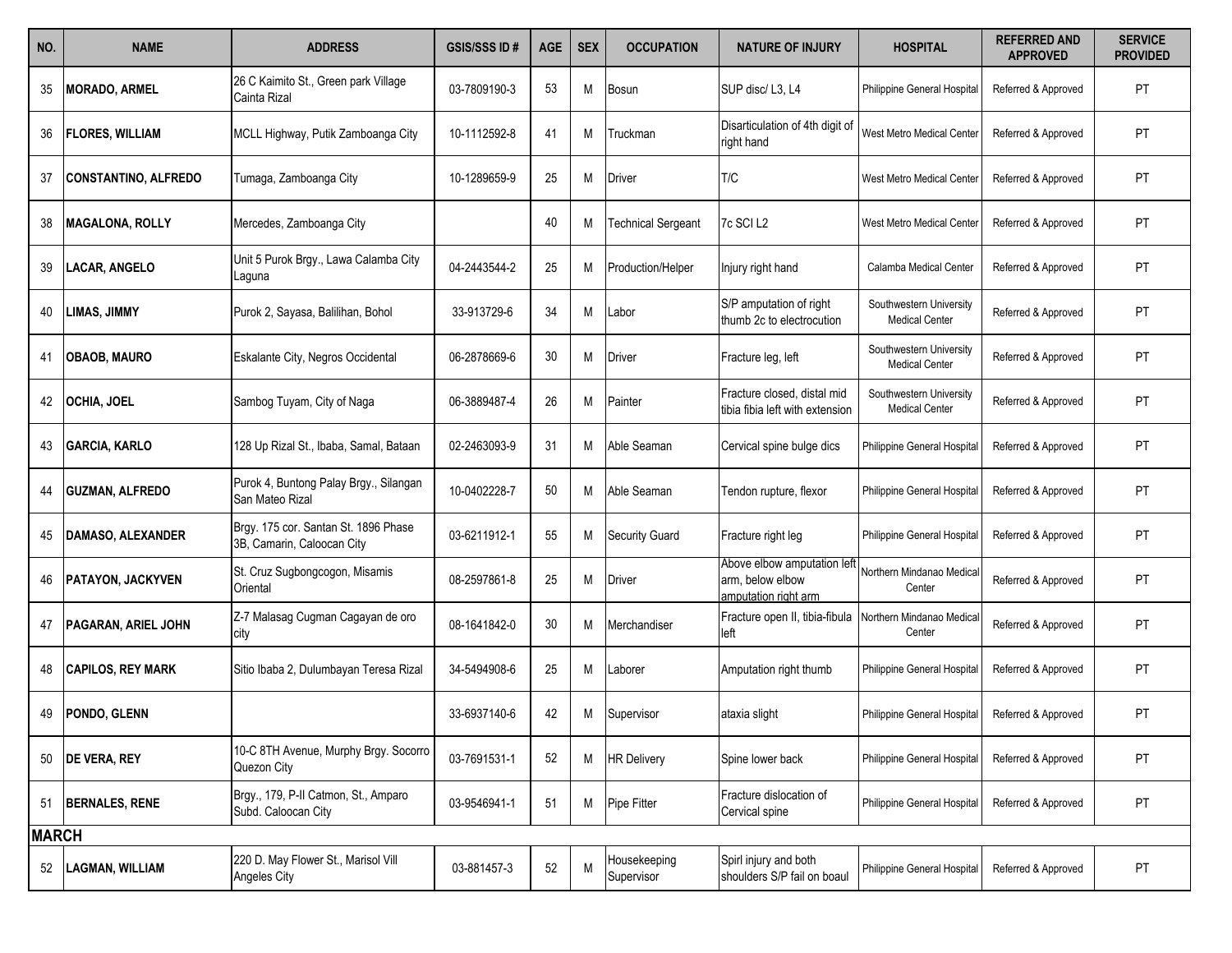| NO. | <b>NAME</b>                 | <b>ADDRESS</b>                                                                          | <b>GSIS/SSS ID#</b> | <b>AGE</b> | <b>SEX</b> | <b>OCCUPATION</b>                 | <b>NATURE OF INJURY</b>                                                           | <b>HOSPITAL</b>                                                   | <b>REFERRED AND</b><br><b>APPROVED</b> | <b>SERVICE</b><br><b>PROVIDED</b> |
|-----|-----------------------------|-----------------------------------------------------------------------------------------|---------------------|------------|------------|-----------------------------------|-----------------------------------------------------------------------------------|-------------------------------------------------------------------|----------------------------------------|-----------------------------------|
| 53  | PARCO, GEOFFREY             | 66 Magnolia St., Pingkian 3 Zone 3 Brgy.,<br>Paong Tamo Quezon City                     | 33-0505527-8        | 48         | М          | Laundry                           | S/P arthroscopic<br>debridement of SLAP and<br>rotator cuff decompression.        | Philippine General Hospital                                       | Referred & Approved                    | <b>PT</b>                         |
| 54  | <b>DE LOYOLA, RITCHEL</b>   | Blk. 5 lot 21 Sec. 10 Sunny Broore 1<br>Subd. Brgy. San Francisco Gen. Trias,<br>Cavite | 33-2899858-7        | 41         | Μ          | <b>Security Guard</b>             | eft Arm Fracture                                                                  | Philippine General Hospital                                       | Referred & Approved                    | PT                                |
| 55  | <b>VERGARA, NOELITO</b>     | Road 55 Block 41 Damayan Sitio<br>Lumang Ilog Brgy. San Juan, Taytay<br>Rizal           | 33-7180149-8        | 37         | М          | Safety Officer                    | Fraumatic amputation of<br>thumb index, middle finger,<br>eft hand                | Philippine General Hospital                                       | Referred & Approved                    | PT                                |
| 56  | PONDOC, OSCARELY BRYAN      | Lot 59 Blk 3 Ph 3 Mary homes Subd.<br>Camia St., Molino IV Bacoor Cavite                | 33-6707961-6        | 39         | М          | Able bodied seaman                | S/P Arthroscopic medial<br>meniscectomy,<br>synovectomy. Right knee               | <b>Tanauan Medical Center</b>                                     | Referred & Approved                    | PT                                |
| 57  | TOLOSA, BENJAMIN            | San Isidro, North Hibao-an Mandunriao,<br><b>Iloilo City</b>                            | 07-1214838-6        | 52         | М          | 2nd Officer                       | Spinal Injury                                                                     | St. Paul's Hospital of Iloilo                                     | Referred & Approved                    | PT                                |
| 58  | <b>DOROMPILI, EDITHA</b>    | #45 A Block 8 Purok I Mayanan<br>Muntilupa City                                         | 03-78836219-5       | 52         | F          | Operator (FVI)                    | Left wrist injury                                                                 | UPH-Dr. Jose G. Tamayo<br><b>Medical University</b><br>Foundation | Referred & Approved                    | PT                                |
| 59  | <b>EVANGELISTA, MARIANO</b> | Purok 17, Lanzona Village Calinan,<br>Davao City                                        | 09-3160776-3        | 32         | М          | Laborer                           | Mulitiple Tranverse process<br>fracture S1, S2, Left L3, L5,<br>Hypovolemic shoch | Mindanao Orthopedic Sport<br>& Rehabilitation Center,<br>Inc.     | Referred & Approved                    | PT                                |
| 60  | <b>DEL FIERRO, JOSEPHUS</b> | Labangon Salvador, Shangri-La II Subd.,<br>Cebu City                                    | 34-4667494-5        | 28         | М          | Able bodied seaman                | S/P Amputation of left II, III,<br>IV, distal phalanges                           | Southwestern University<br><b>Medical Center</b>                  | Referred & Approved                    | PT                                |
| -61 | <b>MANAYAN, WINSTON</b>     | Ma. Theresa Yumang St., General<br>Santos City                                          | 09-3436945-1        | 32         | М          | Driver                            | Closed fracture, distal tibia<br>and fibula right                                 | St. Elizabeth Hospital, Inc.                                      | Referred & Approved                    | PT                                |
| 62  | RUCIO, CALIXTO              | La Paz Naga, Zamboanga Sibugay                                                          | 10-0232963-6        | 56         |            | <b>Rubber Milling</b><br>Operator | Amputation of 4th -5th digits West Metro Medical Center                           |                                                                   | Referred & Approved                    | <b>PT</b>                         |
| 63  | <b>CANDADO, ALBERTO</b>     | Sangat, San Fernando Cebu                                                               | 33-1876636-3        | 51         | M          | Seaman                            | 4-15 Spondylolisthesis, L3,<br>L4 & L5, S1 Mild dislocation<br>bulge, S/P         | Southwestern University<br><b>Medical Center</b>                  | Referred & Approved                    | PT                                |
| 64  | <b>ELLOPO, CRISTIAN</b>     | Rancel Vega St., Consolacion Cagayan<br>De Oro Misamis Oriental                         | 08-1635503-3        | 29         | М          | Coordinator                       | Bone fracture                                                                     | Northern Mindanao Medica<br>Center                                | Referred & Approved                    | PT                                |
| 65  | <b>MEDEL, RENO</b>          | Tablon Zone #6 Cagayan De Oro City                                                      | 08-0262343-6        | 65         | М          | Unloader                          | Fracture distal,<br>multifragmentary left arm<br>multiple complication            | Northern Mindanao Medica<br>Center                                | Referred & Approved                    | PT                                |
| 66  | <b>LADORES, EDCEL</b>       | Sonala, Jasaan Misamis Oriental                                                         | 08-1526559-3        | 32         | М          | <b>Riant Operator</b>             | Amoutation 1st, 2nd, 3rd,<br>4th digit left hand                                  | Northern Mindanao Medica<br>Center                                | Referred & Approved                    | PT                                |
| 67  | <b>SEVILLE, EBOR JR.</b>    | Purok 5, Mangaical Carmen Davao Del<br>Norte                                            | 09-2285764-5        | 40         | М          | Helper                            | nfected non-union ulna left<br>S/P Orif plating<br>Osteomvelitis ukna left        | Panabo Polymedic Hospital                                         | Referred & Approved                    | PT                                |
| 68  | <b>ORIBELLO, CESAR</b>      | Tay-ac Rosario, La Union                                                                | 33-3196294-0        | 48         | Μ          | Laborer                           | Fracture shaft of humerus<br>right (Upper Arm)                                    | Saint Louis University<br>Hospital of the Sacred<br>Heart         | Referred & Approved                    | PT                                |
| 69  | <b>MALASA, JAYSON</b>       | Blk 31, lot 23 TAMARID St., Rainbow 5,<br>phase 2, Caloocan City                        | 34-0931707-4        | 31         | Μ          | <b>Chief Cook</b>                 |                                                                                   | Philippine General Hospital                                       | Referred & Approved                    | PT                                |
| 70  | <b>GOMINTONG, CIANO</b>     | Purok Saranay, Blocon Magsaysay<br>Davao Del Sur                                        | 33-1674778-2        | 47         | Μ          | Oiler                             | Compression fracture B<br>Verteba; comminuted<br>fracture right calcanerus S/P    | Mindanao Orthopedic Sport<br>& Rehabilitation Center,<br>Inc.     | Referred & Approved                    | PT                                |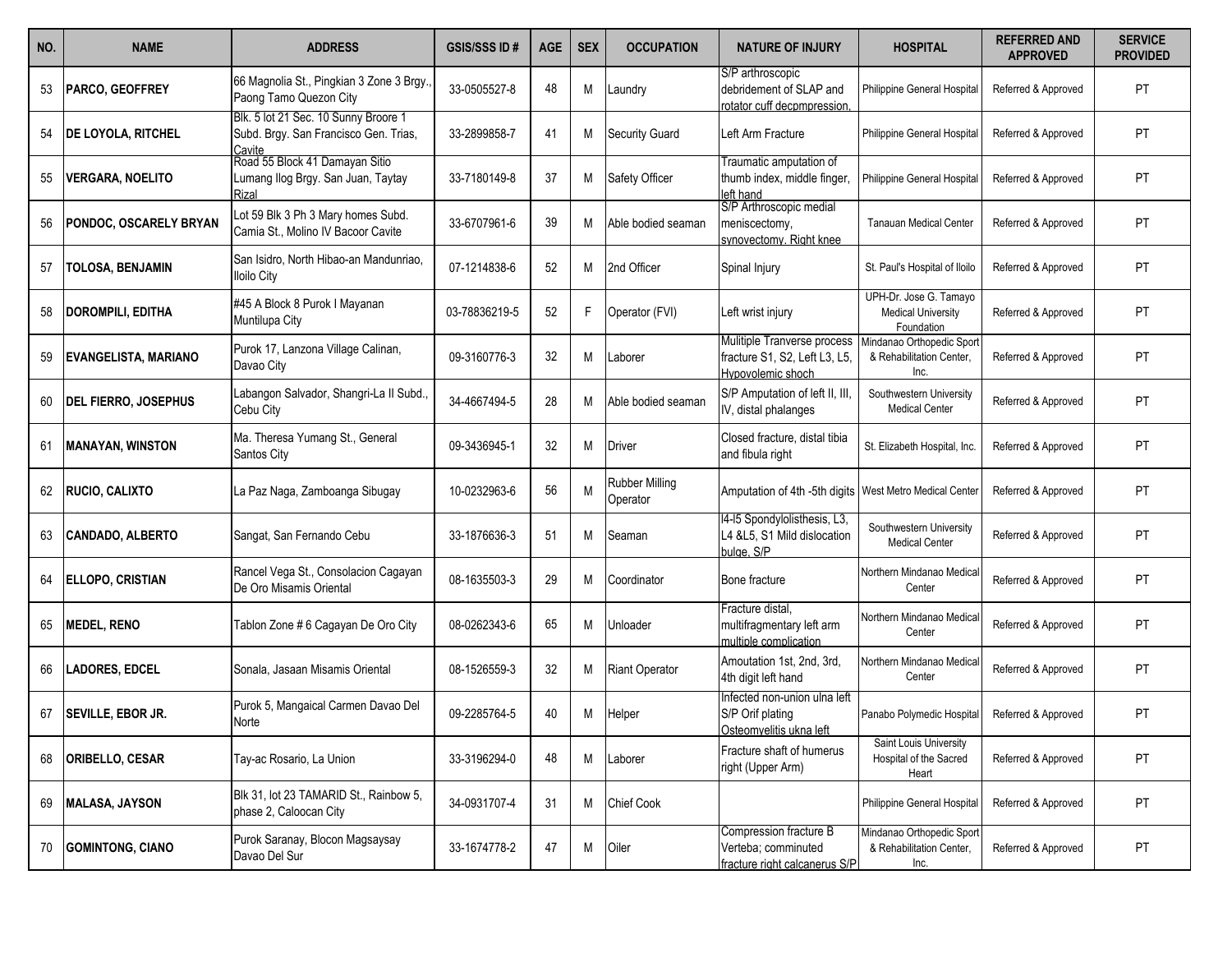| NO.          | <b>NAME</b>                  | <b>ADDRESS</b>                                                     | <b>GSIS/SSS ID#</b> | <b>AGE</b> | <b>SEX</b> | <b>OCCUPATION</b>            | <b>NATURE OF INJURY</b>                                                          | <b>HOSPITAL</b>                                  | <b>REFERRED AND</b><br><b>APPROVED</b> | <b>SERVICE</b><br><b>PROVIDED</b> |
|--------------|------------------------------|--------------------------------------------------------------------|---------------------|------------|------------|------------------------------|----------------------------------------------------------------------------------|--------------------------------------------------|----------------------------------------|-----------------------------------|
| 71           | <b>EBEN, ALFRED</b>          | Ilihan Toledo City Cebu                                            | 06-3309450-6        | 25         | M          | Laborer                      | S/P Bilateral amputation of<br>lower extremities, below the<br>mee               | Southwestern University<br><b>Medical Center</b> | Referred & Approved                    | PT                                |
| 72           | <b>TUMULAK, CHERRY MAE</b>   | Gun-ob Caratay, Lapu-lapu City                                     | 06-19458166-6       | 35         | Μ          | <b>Quality Control</b>       | Fracture distal phalanges,<br>3rd- 4th digit right hand                          | Southwestern University<br><b>Medical Center</b> | Referred & Approved                    | PT                                |
| 73           | <b>GATUMBATO, MARIO</b>      | Glen Valley Subd. Brgy. 15 San Miguel<br>Street San Miguel, Iloilo | 03-6431663-4        | 59         | М          | 2nd Engineer                 | Spinal Injury                                                                    | West Visayas State<br>University Medical Center  | Referred & Approved                    | PT                                |
| 74           | <b>TULING, REYGIE</b>        | Brgy. Malusgod, Pototan, Iloilo                                    | 33-6890571-8        | 40         | М          | Able bodied seaman           | Right leg multiple fracture                                                      | St. Paul's Hospital of Iloilo                    | Referred & Approved                    | PT                                |
| 75           | <b>AGUISON, EINNOR</b>       | ECC Villas, Brgy. Alijis, Bacolod City<br>Negros Occidental        | 07-2759902-7        | 22         | M          | <b>Ordinary Seaman</b>       | Fx wrist (L)                                                                     | <b>Riverside Medical Center</b><br>Inc.          | Referred & Approved                    | PT                                |
| 76           | <b>CARGASON, RANNIE</b>      | NCH-031 Purok Manidaeton Central<br>Lopez Brgy., Paraiso           | 07-3440109-8        | 40         | М          | Welder                       | Amputitation, left foot                                                          | <b>Riverside Medical Center</b><br>Inc.          | Referred & Approved                    | PT                                |
| 77           | <b>LOZANES, CLAIR</b>        | Guzman Mandurriao, Iloilo City                                     |                     |            | М          |                              |                                                                                  | West Visayas State<br>University Medical Center  | Referred & Approved                    | PT                                |
| 78           | <b>OLANGA, JOSEPH</b>        | 135 Governor Ortega St., Catbangen San<br>Fernando City, La Union  | 33-886951-3         | 34         | М          | <b>Hotel Steward</b>         | Back pain thoraculumbal                                                          | Lorma Medical Center                             | Referred & Approved                    | PT                                |
| 79           | <b>DIAZ, EUGENE</b>          | Damortis Rosario, La Union                                         | 02-3001736-8        | 31         | М          | Crew                         | <b>Traumatic Amputation distal</b><br>phalanx, index finger                      | Lorma Medical Center                             | Referred & Approved                    | PT                                |
| 80           | <b>COLOMA, MARLON</b>        | Magallanes, Luna La Union                                          | 01-1251012-9        | 39         | M          | Able Seafarer deck           | Trauma to the dorsum of the<br>right index finger 2 to<br>machine ralated iniury | Lorma Medical Center                             | Referred & Approved                    | PT                                |
| 81           | <b>OLMOGUEZ, LORENZO</b>     | 120 A, Luna St., Salapan, San Juan City<br>Metro Manila            | 03-9469778-9        | 49         | Μ          | Driver                       | Fracture right arm                                                               | Philippine General Hospital                      | Referred & Approved                    | PT                                |
|              | <b>BAJALAN, RAYMUNDO JR.</b> | Brgy Olaes Sita Tierra Phase 2A blk 24<br>lot 43 GMA Cavite        | 33-7545279-1        | 36         | М          | Security guard               | Fracture right wrist/ right leg Philippine General Hospital                      |                                                  | Referred & Approved                    | PT                                |
| 83           | <b>FRAN, BETHOVEN</b>        | 2024 MAKATA St., Brgy. 354 Sta. Cruz<br>Manila                     | 33-8478448-7        | 35         | М          | Visual Marchandizer          | Flabual acetabulum fracture Philippine General Hospital                          |                                                  | Referred & Approved                    | PT                                |
| 84           | PABIA, ALLEN                 | Sitio 4, balay pare, maycawayan Bulacan                            | 34-3393768-2        | 31         | М          | Mold setter                  | Amputation right below<br>elbow                                                  | Philippine General Hospital                      | Referred & Approved                    | PT                                |
| 85           | LLAMELO, NOEL                | Blk 39 D lot 34 phase 2, area 2,<br>kaunlaran Vill Novotas Manila  | 03-955452-0         | 58         | М          | Chief mate                   |                                                                                  | Philippine General Hospital                      | Referred & Approved                    | PT                                |
| 86           | <b>VILORIA, IGNACIO JR.</b>  | #GP. Armenia St., Middle Quezon Hill,<br><b>Baguio City</b>        | 01-0491487-2        | 63         | M          | Mill shift<br>superintendent | Lumbar and other<br>intervertebral dislocation<br>with Radiculopathy             | Philippine General Hospital                      | Referred & Approved                    | PT                                |
| 87           | <b>BELLONES, DANILO</b>      | Blk 23 lot boston heights, tuklong kawit<br>Cavite                 | 10-1114211-8        | 47         | Μ          | 3rd Master                   | Fracture distal fibula right                                                     | Philippine General Hospital                      | Referred & Approved                    | PT                                |
| <b>APRIL</b> |                              |                                                                    |                     |            |            |                              |                                                                                  |                                                  |                                        |                                   |
| 88           | <b>TOLEN, ALVIN</b>          | Caloocan City                                                      | 33-5404824-9        | 44         | M          | <b>GYPSUM</b> Installer      | Fracture complet                                                                 | Philippine General Hospital                      | Referred & Approved                    | PT                                |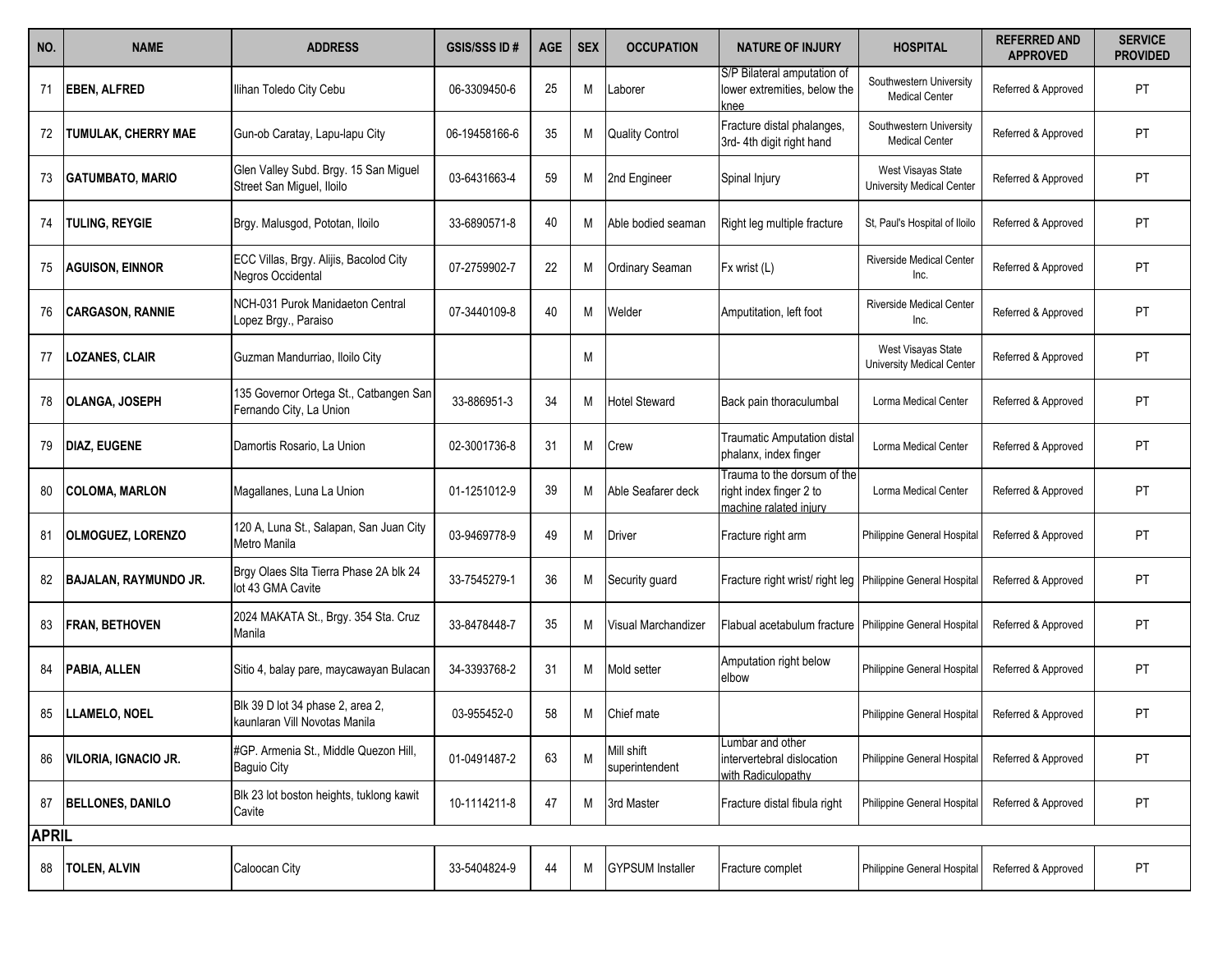| NO. | <b>NAME</b>                   | <b>ADDRESS</b>                                                         | <b>GSIS/SSS ID#</b> | <b>AGE</b> | <b>SEX</b> | <b>OCCUPATION</b>                   | <b>NATURE OF INJURY</b>                                               | <b>HOSPITAL</b>                                               | <b>REFERRED AND</b><br><b>APPROVED</b> | <b>SERVICE</b><br><b>PROVIDED</b> |
|-----|-------------------------------|------------------------------------------------------------------------|---------------------|------------|------------|-------------------------------------|-----------------------------------------------------------------------|---------------------------------------------------------------|----------------------------------------|-----------------------------------|
| 89  | <b>GASIT, JOENALL</b>         | 151 Unit C. Cora St., Marick Subd. Stp.,<br>Domingo, Cainta Rizal      | 33-2917195-0        | 43         | М          | Messman                             | Carpal tunnel syndrome,<br>dislocation degeneration,<br>straigthening | <b>Philippine General Hospital</b>                            | Referred & Approved                    | PT                                |
| 90  | <b>ZAPATA, DULLRICH</b>       | #62 St., John Maricaban, Pasay City                                    | 33-5035990-3        | 38         | Μ          | Delivery Rider                      | Fracture right arm                                                    | Philippine General Hospital                                   | Referred & Approved                    | <b>PT</b>                         |
| 91  | <b>PRUDENCIADO, FELIX</b>     | 2434 Bonifacio St., Tondo Manila                                       | 03-6988475-0        | 56         | М          | Janitor                             | Syndrome left shoulder                                                | Philippine General Hospital                                   | Referred & Approved                    | PT                                |
|     | <b>CLAUDIO, RULEN MAR</b>     | Katipunan, Zamboanga Del Norte                                         | 848449              | 37         | М          | Team Leader                         | Peripheral nerve injury<br>sciatic right 2 GSW                        | West Metro Medical Center                                     | Referred & Approved                    | PT                                |
| 93  | <b>JOAQUIN, SHERYL</b>        | Block 3, lot 16,, narra St., Divisoria Valley<br>Subdivision           | 02-00400459-8       | 45         | M          | Labor Inspector                     |                                                                       | West Metro Medical Center                                     | Referred & Approved                    | PT                                |
| 94  | <b>JALOS, QUINCY</b>          | 288 St. Martin Ave. Bagumbayan, Taguig<br>City                         | 33-9720621-3        | 31         | М          | Warehouseman                        | Fracture left elbow                                                   | Philippine General Hospital                                   | Referred & Approved                    | PT                                |
| 95  | <b>CRUZ, RAYDEN</b>           | #19 Calamba St., Laloma Quezon City                                    | 33-7577572-4        | 35         | M          | Product Specialist (LG<br>Products) | Burts fracture T9<br>Compression T5 & T6                              | Philippine General Hospital                                   | Referred & Approved                    | PT                                |
| 96  | <b>DE LUNA, ROLAND</b>        | 121 Rosario Village Brgy. Sta Lucia Pasig<br>City                      | 03-8994243-6        | 51         | M          |                                     | Fev down with his right<br>hand elbow                                 | Philippine General Hospital                                   | Referred & Approved                    | PT                                |
| 97  | <b>DELA CRUZ, RODOLFO</b>     | B26 L11 Pelican St., Rosewood Village<br>Niyog II, Bacoor City, Cavite | 03-4553149-6        | 58         | М          | Seafarer/Bosun                      | <b>Right Arm</b>                                                      | St. Dominic Medical Center                                    | Referred & Approved                    | <b>PT</b>                         |
| 98  | <b>CABAHUG, ENRIQUE</b>       | Blk 44 Lot 31 Diamond St., Holiday<br>homes, Bicutan Gen. Trias Cavite | 03-3615076-3        | 64         | М          | Sateroom steward                    |                                                                       | St. Dominic Medical Center                                    | Referred & Approved                    | <b>PT</b>                         |
| 99  | ARGENIO, ROBERT               | 144 Dr. Puno Road Sto. Rita Tala Brgy.<br>188 Caloocan City            | 34-2486192-9        | 28         | Μ          | Housekeeping                        | Fracture comminuted<br>displaced calcaneous<br>bilateral              | Philippine General Hospital                                   | Referred & Approved                    | <b>PT</b>                         |
| 100 | <b>MARIANO, PATRICK</b>       | 156 A Libas Talisay Caloocan City                                      | 34-3658448-5        | 57         | м          | Helper                              | Tromatic amputaton of arm                                             | Philippine General Hospital                                   | Referred & Approved                    | <b>PT</b>                         |
| 101 | <b>WONG, CHRISTIAN HARVEN</b> | Landbank Davao Lending Center, RDL<br>Bldg. F. Torres St., Davao City  | 8-009150074-8       | 38         | Μ          | <b>Account Officer</b>              | Diffuse dislocation bulge L4<br>L <sub>5</sub>                        | Mindanao Orthopedic Sport<br>& Rehabilitation Center,<br>Inc. | Referred & Approved                    | PT                                |
|     | <b>GARDUQUE, OLIVER SR</b>    | Capissayan Norte, Gattaran, Cagayan                                    | 01-0622797-8        | 56         | M          | <b>Crane Operator</b>               | Frontal lobe and right<br>shoulder and arm fracture                   | Dr. Domingo S, De Leon<br>General Hospital                    | Referred & Approved                    | PT                                |
| 103 | <b>BULAN, ROGELIO</b>         | Lingaling, Santa Maria, Isabela                                        | 33-2394082-8        | 49         | Μ          | Sales Clerk                         |                                                                       | Dr. Domingo S, De Leon<br>General Hospital                    | Referred & Approved                    | PT                                |
| 104 | <b>VISPO, TEODORO</b>         | 139 Brgy. Bunggo, Calamba City Laguna                                  | 04-561058-4         | 57         | M          | Warehouseman O.I.C                  | Fracture of lateral malleolus,<br>right                               | Calamba Medical Center                                        | Referred & Approved                    | PT                                |
|     | 105 SUPREMO, LOVELY           | 395 Kinsville Subd. Brgy. 3 Calamba City                               | 33-8569916-2        | 33         | F          | Operator                            | Carpal tunnel syndrome                                                | Calamba Medical Center                                        | Referred & Approved                    | PT                                |
|     | 106 BAYETA, GINA              | #31 Purok Banatin, La mesa, Calamba<br>Laguna                          | 33-7945457-5        | 38         |            | Management trainee                  | Fracture right arm                                                    | Calamba Medical Center                                        | Referred & Approved                    | PT                                |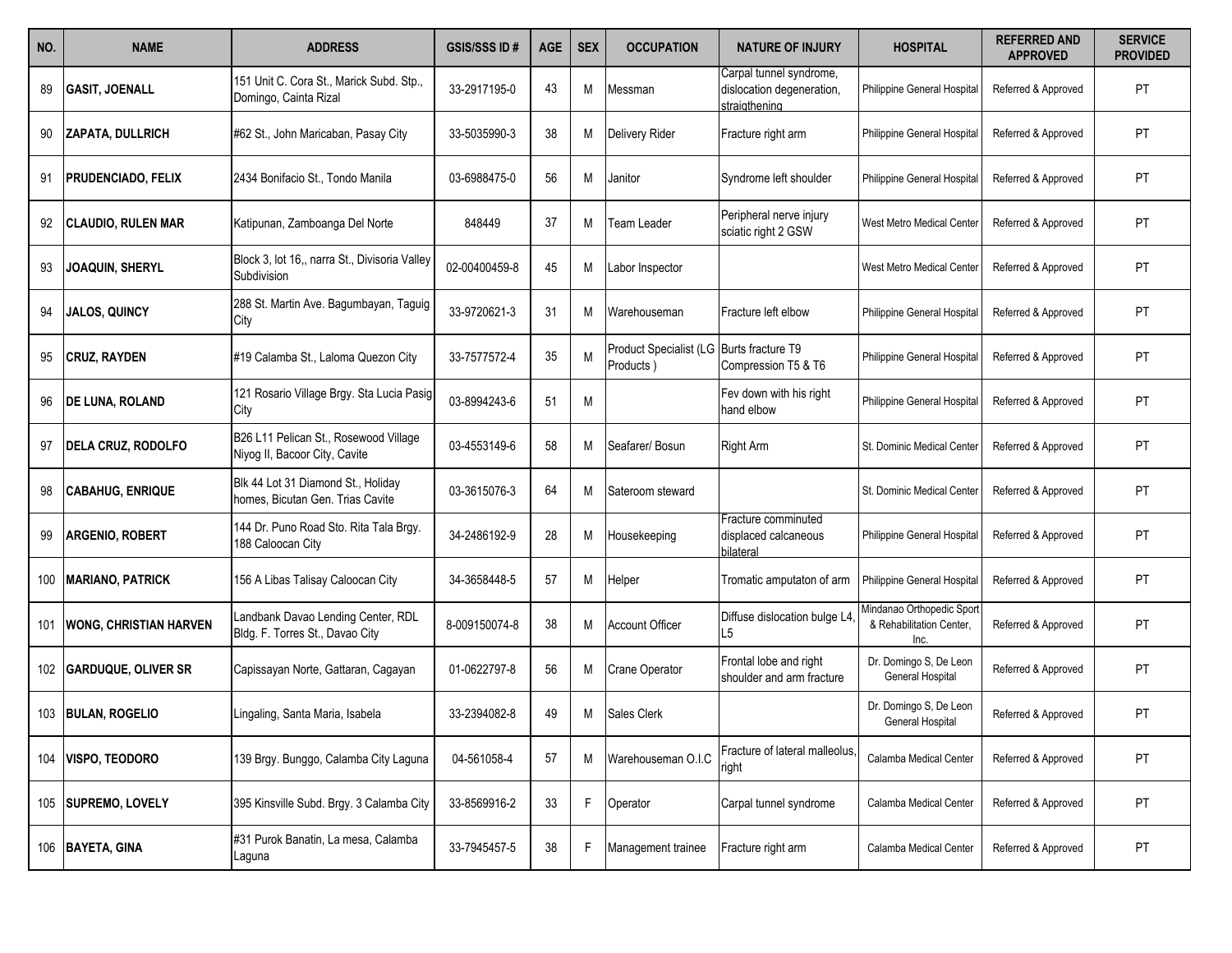| NO.        | <b>NAME</b>                | <b>ADDRESS</b>                                                                | <b>GSIS/SSS ID#</b> | <b>AGE</b> | <b>SEX</b> | <b>OCCUPATION</b>                         | <b>NATURE OF INJURY</b>                                                              | <b>HOSPITAL</b>                                               | <b>REFERRED AND</b><br><b>APPROVED</b> | <b>SERVICE</b><br><b>PROVIDED</b> |
|------------|----------------------------|-------------------------------------------------------------------------------|---------------------|------------|------------|-------------------------------------------|--------------------------------------------------------------------------------------|---------------------------------------------------------------|----------------------------------------|-----------------------------------|
| 107        | <b>LAURENTE, IRISH MAY</b> | Leuterio St., Zone III, Pinamalayan<br><b>Oriental Mindoro</b>                | 2004237193          | 31         | F          | EGT-III                                   | Fracture, closed<br>commminuted middle 3rd<br>femur riaht                            | Philippine General Hospital                                   | Referred & Approved                    | PT                                |
| 108        | <b>IBUSTRILLOS, JAYSON</b> | 174 Lerte Road, Gozon Comd. Malabon<br>City                                   | 34-8191588-9        | 30         | Μ          | Helper                                    | Mangled upper extremity left<br>s/p below elbow amputation                           | Philippine General Hospital                                   | Referred & Approved                    | PT                                |
| 109        | <b>VEROY, NILO</b>         | Brgy. Wilfredo Aquino, Marang St.,<br>Bajada Davao City                       | 09-2067643-3        | 45         | М          | Land checker                              | Amputation of right leg<br>(below knee)                                              | Mindanao Orthopedic Sport<br>& Rehabilitation Center,<br>Inc. | Referred & Approved                    | <b>PT</b>                         |
| 110        | <b>ANDOY, PETER DARIUS</b> | Km. 17 Purok 2-A NSV Ilang, Davao City                                        | 09-3734971-1        | 24         | М          | <b>Machine Operator</b>                   | Amputation of right thumb                                                            | Mindanao Orthopedic Sport<br>& Rehabilitation Center,<br>Inc. | Referred & Approved                    | PT                                |
|            | 111   SALMORO, ALNOR       | P-E Kinamon, Sto. Tomas Davao Del Sur                                         | 09-3280874-9        | 31         |            | Processing quility<br>assurance inspector | Fracture closed comminuted<br>distal 3rd w/ intra-articular<br>expension radius left | Panabo Polymedic Hospita                                      | Referred & Approved                    | <b>PT</b>                         |
|            | 112 SUYOM, PROCOPIO        | Brgy, Cahumayhumayab, Tanauan, leyte                                          | 34-6531154-8        | 56         | Μ          | Helper                                    | Fracture is noted in the<br>distal 3rd of the left radial<br>bone                    | Divine Word Hospital                                          | Referred & Approved                    | PT                                |
| <b>MAY</b> |                            |                                                                               |                     |            |            |                                           |                                                                                      |                                                               |                                        |                                   |
|            | 113 RICALDE, MARK EDWIN    | #304 Purok 3, Pawa Tabaco City                                                | 05-1442555-3        | 26         | M          | Credit & Collecting<br>Officer            | Fx open comminuted tibla<br>fibula leg                                               | <b>Estevez Memorial Hospital</b><br>Inc.                      | Referred & Approved                    | PT                                |
|            | 114   RICO, CESAR          | 374 Brgy. Magdalo, Putol Kawit, Cavite                                        | 06-0533508-6        | 49         | М          | Fitter                                    | Scaphponate ligament tear-<br>ight wrist                                             | Philippine General Hospital                                   | Referred & Approved                    | <b>PT</b>                         |
|            | 115   PINO, DIONISIO       | 137 Mt., Pinatubo St., Armor Village<br>Makati City                           | 34-0497206-1        | 42         | М          | <b>Leadman</b>                            | Fracture amputation thumb                                                            | Philippine General Hospital                                   | Referred & Approved                    | PT                                |
|            | 116   ARTUGUE, JESUSAN     | Blk 31 lot 37 phase 3, Laoas St., Holiday<br>Homes Biclatan Gen. Trias Cavite | 33-9328941-2        | 33         |            | Manufacturing crew                        | Complete transection distal<br>3rd of distal phalanx arcci<br>middle finaer          | Philippine General Hospital                                   | Referred & Approved                    | PT                                |
|            | 117   PERALTA, DANILO      | Mambog III, Bacoor Cavite                                                     | 03-7067025-4        | 54         | M          | Laundry                                   | Spinal cored injury                                                                  | Philippine General Hospital                                   | Referred & Approved                    | PT                                |
|            | 118   TEODORO, SEVERINO    | 1268 A San Isidro Sr. Hag Bulacan                                             | 33-5123483-6        | 40         | М          | Lineman                                   | Fracture hip joint right slight<br>weakness                                          | Philippine General Hospital                                   | Referred & Approved                    | PT                                |
|            | 119 CABUG, DANTE           | Sitio Manggahan A, lot 7, Llano,<br>Caloocan City                             | 10-0328778-0        | 52         | M          | Maintenance welder                        | Traumatic amputation 3rd<br>digit, left hand                                         | Philippine General Hospital                                   | Referred & Approved                    | <b>PT</b>                         |
| 120        | <b>AMIS, DIOMEDES</b>      | Purok 2, San Lucas, Lipa City, Batangas                                       | 34-7088159-7        | 20         | М          | Machine Operator                          | Amputation left 2nd, 5th<br>digit sec to trauma                                      | <b>Philippine General Hospital</b>                            | Referred & Approved                    | PT                                |
|            | 121 REGACHUELO, NOUE       | Blk 19, lot 31 sugartown subd. Batasan<br>Hills Quezon City                   | 33-1802016-4        | 46         | Μ          | Pumpman                                   | Herniated nacleus pulposus<br>L4 L5                                                  | Philippine General Hospital                                   | Referred & Approved                    | PT                                |
| 122        | <b>TEELO, CERIACO JR.</b>  | P- Manguimbuhaton, Agusan Pequeno,<br><b>Butuan City</b>                      | 08-0827566-8        | 50         | Μ          | Hotpress operator                         | Amputation of right hand                                                             | Manuel J. Santos Hospital                                     | Referred & Approved                    | PT                                |
|            | 123   DELA FUERTA, JHONE   | P-4 Manapa, Buenavista, Agusan Del<br>Norte                                   | 08-2746137-2        | 36         | М          | <b>Boiler Crew</b>                        | Burn, Injury left foot                                                               | Manuel J. Santos Hospital                                     | Referred & Approved                    | PT                                |
| 124        | <b>HERMOGENO, ROLAND</b>   | #37 La Burisiala Tinambac Cam Sur                                             |                     | 38         | Μ          | Police Officer                            | Multiple retained foregn<br>body sharpnels lower                                     | Naga Imaging Center<br>Cooperative Doctors<br>Hospitals       | Referred & Approved                    | PT                                |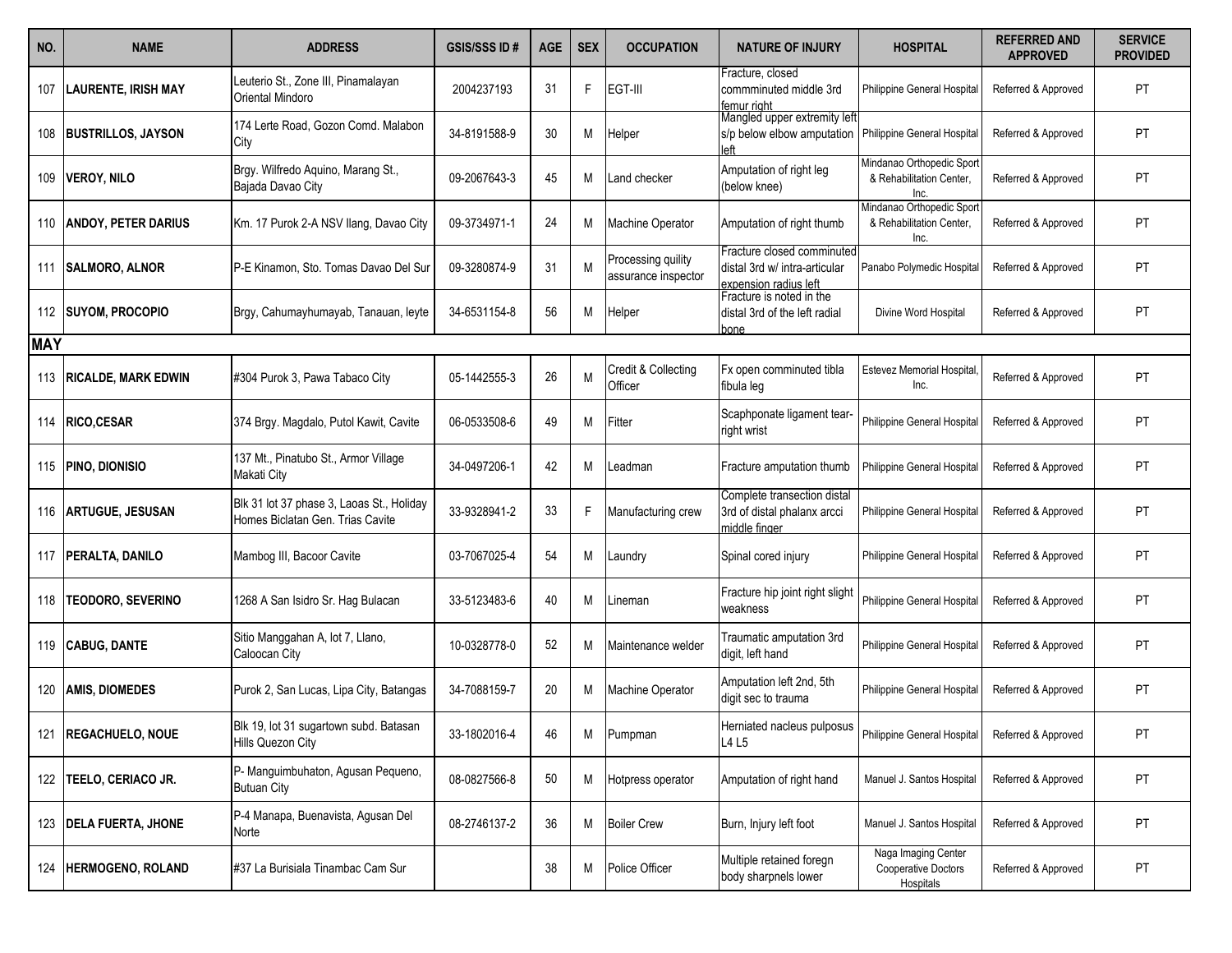| NO. | <b>NAME</b>                                | <b>ADDRESS</b>                                                                  | <b>GSIS/SSS ID#</b> | <b>AGE</b> | <b>SEX</b> | <b>OCCUPATION</b>     | <b>NATURE OF INJURY</b>                                                            | <b>HOSPITAL</b>                                      | <b>REFERRED AND</b><br><b>APPROVED</b> | <b>SERVICE</b><br><b>PROVIDED</b> |
|-----|--------------------------------------------|---------------------------------------------------------------------------------|---------------------|------------|------------|-----------------------|------------------------------------------------------------------------------------|------------------------------------------------------|----------------------------------------|-----------------------------------|
|     | 125   MAQUILING, MATT HARVEY               | Purok 3D Capungagab, Kapalong Davao<br>Del Norte                                | 2004459791          | 29         | M          | Jail Officer          | Amputation above knee left                                                         | Panabo Polymedic Hospita                             | Referred & Approved                    | PT                                |
|     | 126 CORDOVA, ANNAVIC                       | Kilo 7, Pasonanca Zamboanga City                                                | 82010400437         | 37         | Μ          | Senior Leo            | A/C Dislocation leg                                                                | West Metro Medical Center                            | Referred & Approved                    | PT                                |
| 127 | <b>GADOR, ARNOLD</b>                       | 202 G. Don Alfaro St., Alvarez Drive<br>Tetuan Zamboanga City                   | 10-1124912-1        | 41         | М          | Ordely                |                                                                                    | West Metro Medical Center                            | Referred & Approved                    | <b>PT</b>                         |
| 128 | <b>ABONALLA, ROMEO</b>                     | West Rembo 21st St., Pembo, Makati<br>City                                      | 33-7351943-2        | 35         | М          | Security Officer      | Mild L4,L5                                                                         | St. Anthony College<br>Hospital                      | Referred & Approved                    | PT                                |
|     | 129   FACTON, CARLOS JR.                   | Brgy. Cabugan Sur, Pavia Iloilo                                                 | 33-5368559-3        | 40         | М          |                       | Back injury lumbar L4, L5                                                          | St. Paul's Hospital of Iloilo                        | Referred & Approved                    | PT                                |
|     | 130 BASILAN, DARIO                         | Paguntalan St., Brgy. Bolho Miagao Iloilo                                       | 07-215618-5         | 35         | М          | Motorman              | Stroke                                                                             | St. Paul's Hospital of Iloilo                        | Referred & Approved                    | PT                                |
| 131 | <b>ANBENASA, MANUEL</b>                    | Blk 2 Lot 9. Gardenia St., Pacific Villa 1<br>Subd. Pajac, Lapu-lapu City, Cebu | 06-0881098-0        | 64         | Μ          | <b>Chief Engineer</b> | Comminuted fracture, distal<br>end of left radius S/P open<br>Reduction & Internal | Southwestern University<br><b>Medical Center</b>     | Referred & Approved                    | PT                                |
| 132 | <b>FAJARDO, RICHARD</b><br><b>ANDERSON</b> | Bahak Lilo-an Cebu                                                              | 06-3562185-4        | 30         | М          | Maintenance worker    | Eye injury to work-related<br>accident                                             | Southwestern University<br><b>Medical Center</b>     | Referred & Approved                    | <b>OT</b>                         |
|     | 133 SENERPIDA, AIRISH                      | Bankal, Lapu-lapu City Cebu                                                     | 06-3353783-0        | 27         |            | Machine Operator      | Neurosis stump of 3rd 4th<br>digit                                                 | Southwestern University<br><b>Medical Center</b>     | Referred & Approved                    | 0T                                |
|     | 134   SAJUL, RANDY                         | 590-D Pahok St., Sampaloc, Manila                                               | 33-6149983-6        | 40         | М          | <b>AB</b> Seaman      | Implant Prominence,<br>malaniar calcaneous left<br>fracture, calcaneous both       | Philippine General Hospital                          | Referred & Approved                    | PT                                |
|     | 135 <b>ENRIQUEZ, ELPIDIO JR</b>            | Phase 1, Package 4, Blk 48 Lot 3 Bagong<br>Silang Caloocan City                 | 33-6398592-4        | 39         | Μ          | Delivery Salesman     | Fracture ginto type II, L<br>distal femur tibia fibula                             | Philippine General Hospital                          | Referred & Approved                    | <b>PT</b>                         |
|     | 136   BUCAYANI, KENRIC JANE                | 1340 San Diego St., Sampaloc Manila                                             | 34-3051136-0        | 31         | М          | Oiler                 | Amputation right index<br>finger                                                   | Philippine General Hospital                          | Referred & Approved                    | 0T                                |
| 137 | <b>CASINAO, JOHN ALBERT</b>                | Taguig Maharlika                                                                | 06-4065585-7        | 24         | Μ          | Helper                | Left hand fracture                                                                 | Philippine General Hospital                          | Referred & Approved                    | <b>OT</b>                         |
|     | 138 CRISTINO, HENRY                        | #17 Damong Maria St., Palanas-A Brgy<br>Vasra Quezon City                       | 33-3490069-5        | 50         | M          | Tinsmith helper       | Rotator cuff tenderapathy<br>back                                                  | Philippine General Hospital                          | Referred & Approved                    | X-ray                             |
|     | 139 MEDRANO, LIZA                          | B- Morada Ave. Lipa City Batangas                                               | 04-1453429-8        | 32         | М          | Production operator   | Right arm injury                                                                   | Mary Mediatrix Medical<br>Center, Lipa City Batangas | Referred & Approved                    | OT                                |
|     | 140 <b>OBE, VICTOR</b>                     | 159 Palingon, Calamba Cioty, Laguna                                             | 04-3046103-1        | 42         | М          | Forklift operator     | Left side weakness                                                                 | Calamba Medical Center                               | Referred & Approved                    | OT                                |
|     | 141 ABEJUELA, RONALD                       | #1 EB Paez ville, Dampalit Malabon City                                         | 34-0787068-1        | 41         | М          | Driver                | Spine/ lumbar radialopathy<br>secondary to HNP                                     | Philippine General Hospital                          | Referred & Approved                    | PT                                |
|     | 142 REALIZA, JOENARD                       | Villanueva, Misamis Oriental                                                    | 08-1210108-7        | 40         | M          | Mechanical technician | Fracture of upper end<br>radius, proximal end, right                               | Northern Mindanao Medica<br>Center                   | Referred & Approved                    | PT                                |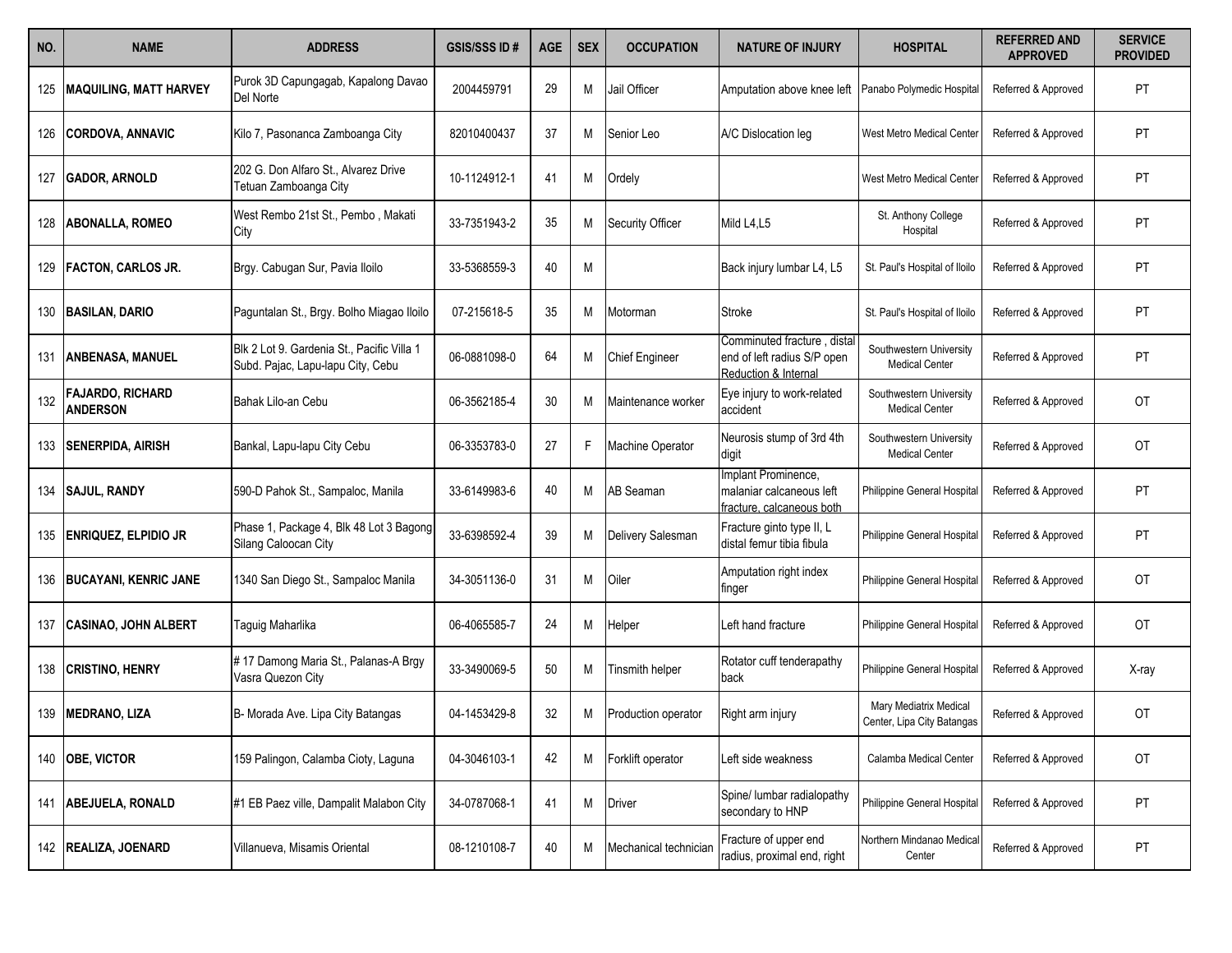| NO.         | <b>NAME</b>                   | <b>ADDRESS</b>                                                       | <b>GSIS/SSS ID#</b> | <b>AGE</b> | <b>SEX</b> | <b>OCCUPATION</b>       | <b>NATURE OF INJURY</b>                                                                 | <b>HOSPITAL</b>                                         | <b>REFERRED AND</b><br><b>APPROVED</b> | <b>SERVICE</b><br><b>PROVIDED</b> |
|-------------|-------------------------------|----------------------------------------------------------------------|---------------------|------------|------------|-------------------------|-----------------------------------------------------------------------------------------|---------------------------------------------------------|----------------------------------------|-----------------------------------|
|             | 143   LAPAS, BOYET            | Purok 4, Gusa Cagayan de Oro                                         | 08-1547518-0        | 35         | Μ          | Delivery man            | eft arm                                                                                 | Northern Mindanao Medica<br>Center                      | Referred & Approved                    | PT                                |
| 144         | <b>HAGUPIT, JULITO</b>        | Agusan zone 4, Cagayan De Oro                                        | 08-1190475-1        | 29         | М          | <b>Welder Fireman</b>   | Right thumb                                                                             | Northern Mindanao Medica<br>Center                      | Referred & Approved                    | PT                                |
| 145         | <b>GANZAN, ROSAL</b>          | Jasaan, Misamis Oriental                                             | 08-1606342-5        | 28         | М          | Feeder                  | Contusion hematona<br>formation, lowback                                                | Northern Mindanao Medica<br>Center                      | Referred & Approved                    | PT                                |
| 146         | LOZADA, BRYAN                 | Singapore Balulang Cagayan De Oro                                    | 08-1065330-4        | 41         | M          | Cook                    | Terrible triad                                                                          | Northern Mindanao Medica<br>Center                      | Referred & Approved                    | PT                                |
| 147         | <b>DAVID, FRANCISCO</b>       | 122 University Avenue Potero, Malabon<br>City                        |                     | 52         | M          | Cabin steward           | Fracture right knee patella                                                             | Philippine General Hospital                             | Referred & Approved                    | PT                                |
|             | 148 HAZ, JOCELYN              | 29 Quezon st., 6th Ave. Gracepark,<br>Caloocan City                  | 34-6662490-4        | 32         | F          | <b>Machine Operator</b> | Amputation right lumbar<br>above the wrist                                              | Philippine General Hospital                             | Referred & Approved                    | PT                                |
| 149         | <b>JUNATAS, JAY</b>           | P-8 Poblacion Trento Agusan Del Sur                                  | 33-8560250-2        | 39         | М          | <b>AB</b> Seaman        | L4, L5 partial rapture of left<br>supraspinous muscles                                  | Manuel J. Santos Hospital                               | Referred & Approved                    | PT                                |
| 150         | <b>MAYBUENA, CHRISTIAN</b>    | Dakit Pinamungajan Cebu                                              | 06-1822410-0        | 38         | Μ          | Electrician             | Total amputation of the<br>three finges (middle finger,<br>ing finger, small finger) at | Southwestern University<br><b>Medical Center</b>        | Referred & Approved                    | PT.                               |
| 151         | <b>VILLAFLOR, HERACLEO</b>    | 437 Daanlungsod, Toledo City                                         | 06-0976504-7        | 55         | M          | Feed checher            | Permanent amputation of<br>right foot                                                   | Southwestern University<br><b>Medical Center</b>        | Referred & Approved                    | PT                                |
|             | 152 COLLADO, WILLIAM          | #106 JP Rizal St., Bagong Silang.<br>Quezon City                     | 00-33167791-0       | 54         | Μ          | Buson                   |                                                                                         | Philippine General Hospital                             | Referred & Approved                    | PT                                |
|             | 153   FERNANDEZ, BERNARD      | 627 Santa Rita Guiguinto Bulacan                                     | 33-0685349-5        | 45         | М          | Laborer                 | Fracture right arm                                                                      | Philippine General Hospital                             | Referred & Approved                    | PT                                |
| 154         | <b>TRUMATA, KRISTONE MHAR</b> | Ipil, Zamboanga Sibugay                                              | 10-0698781-2        | 32         | М          | Junior sales man        | Dislocation 3rd digit right<br>knee                                                     | West Metro Medical Center                               | Referred & Approved                    | PT                                |
| 155         | BACATANO, JONATHAN            | 114 Zone 4 Catanusan, Minalabac,<br><b>Camarines Sur</b>             | 05-0696075-4        | 35         | М          | Stockroom Custodian     | Frcature closed complete<br>minimally displaced<br>proximal tibia right                 | Naga Imaging Center<br>Cooperative Doctors<br>Hospitals | Referred & Approved                    | PT                                |
| 156         | <b>SITCHON, DIMIE</b>         | 0078 Sapang Mahaba St., Panasahan,<br>Malolos Bulacan                | 33-9329340-8        | 34         | M          | Welder                  |                                                                                         | Philippine General Hospital                             | Referred & Approved                    | PT                                |
| 157         | <b>BALUYOT, ROGELIO</b>       | 17 Rd. I Don Premitivo Ext. Brgy. Holy<br>spirit Quezon City         | 33-7718679-3        | 44         | Μ          | Sales Man               | Fracture right hip joint                                                                | Philippine General Hospital                             | Referred & Approved                    | PT                                |
|             | 158 MONDIDO, BENJIE           | 0007 Lot Blk 1st Dominator Asis                                      | 10-1061484-1        | 31         | М          | Operator Machaine       | Amputation Right Arm                                                                    | Philippine General Hospital                             | Referred & Approved                    | PT                                |
| 159         | <b>ESTIGOY, JON CHRISTIAN</b> | Blk 13, Leticia Homes, Maligaya Park<br>Nova, Coloocan City          | 34-1030114-7        | 30         | М          | Third Officer           | Amputation both leg upper<br>knee                                                       | Philippine General Hospital                             | Referred & Approved                    | PT                                |
|             | 160 DE GUZMAN, WILLIAM        | 17 Oval St., Square Ville Subd. Sta. Lucia<br>Novaliches Quezon City | 03-8446207-6        | 53         | M          | Oiler                   | Second degree burn left &<br>right hand                                                 | Philippine General Hospital                             | Referred & Approved                    | PT                                |
| <b>JUNE</b> |                               |                                                                      |                     |            |            |                         |                                                                                         |                                                         |                                        |                                   |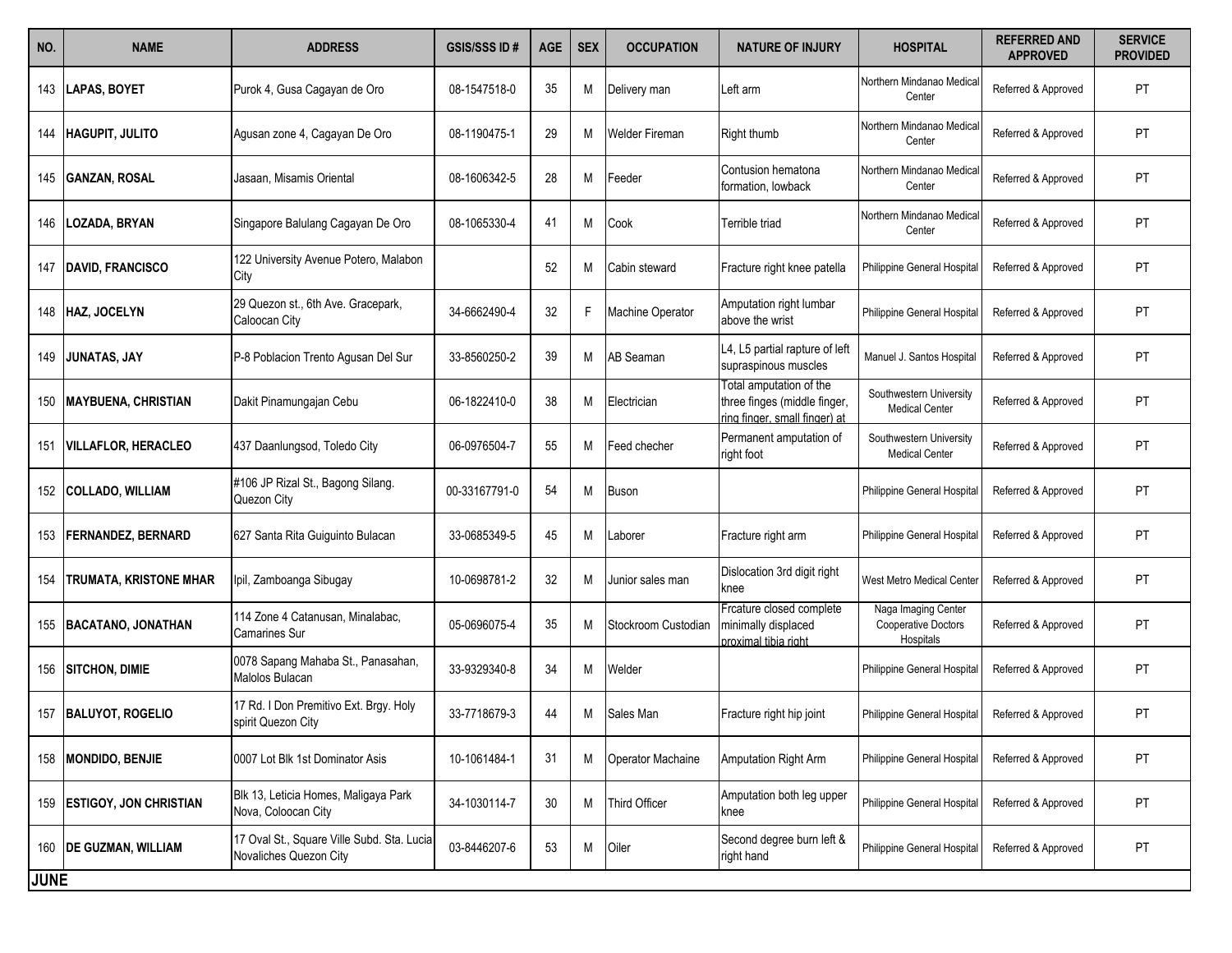| NO. | <b>NAME</b>                | <b>ADDRESS</b>                                                                | <b>GSIS/SSS ID#</b> | <b>AGE</b> | <b>SEX</b> | <b>OCCUPATION</b>      | <b>NATURE OF INJURY</b>                                                            | <b>HOSPITAL</b>                                  | <b>REFERRED AND</b><br><b>APPROVED</b> | <b>SERVICE</b><br><b>PROVIDED</b> |
|-----|----------------------------|-------------------------------------------------------------------------------|---------------------|------------|------------|------------------------|------------------------------------------------------------------------------------|--------------------------------------------------|----------------------------------------|-----------------------------------|
| 161 | <b>ESTEBAN, CAYTOR</b>     | Siko Calinao, Carreta, Cebu City                                              | 09-1686699-8        | 56         | M          | Machine Operator       | S/P amputation II, III, IV<br>digit left                                           | Southwestern University<br><b>Medical Center</b> | Referred & Approved                    | PT                                |
| 162 | CONCEPCION, JERICO         | 337 Bunsuran 1st Pandi Bulacan                                                | 34-275057-4         | 26         | Μ          | <b>Ordinary Seaman</b> | Extensor tendor rupture 4th<br>digit left hand                                     | Philippine General Hospital                      | Referred & Approved                    | PT                                |
| 163 | <b>GALLEGO, BERNARDO</b>   | Calumpang, General Santos City                                                | 09-1081085-6        | 54         | М          | Head painter           | Closed comminuted fracture<br>distal radius right forearm                          | St. Elizabeth Hospital, Inc.                     | Referred & Approved                    | PT                                |
| 164 | <b>APOSTOL, REY</b>        | 1637 P. Jacinto St., Sitio Malinis<br>Bagobayan Valenzuela Metro Manila       | 02-2774431-4        | 28         | М          | Machine operator       | Amputation left middle &<br>small fingers                                          | Philippine General Hospital                      | Referred & Approved                    | PT                                |
| 165 | <b>ROSAL, JUMAR</b>        | 1022 Ilang-ilang St., Alangan Limay,<br>Bataan                                | 02-3342742-1        | 26         | M          | Scafolder              | Amputation both below<br>elbow                                                     | Philippine General Hospital                      | Referred & Approved                    | PT                                |
| 166 | <b>DUMIO, ERWIN</b>        | 6 Nazarino St., Gulod Novaliches<br>Quezon City                               | 34-3518959-3        | 40         | М          | Machine Operator       | Amputation 3rd & 4th digit<br>left hand                                            | Philippine General Hospital                      | Referred & Approved                    | PT                                |
| 167 | <b>AYAGAN, SHERWIN</b>     | Silangan 2 Rosario Cavite                                                     | 34-2696782-1        | 26         | М          | Operator               | Amputation left small, ring,<br>middle, index, thumb fingers                       | St. Dominic Medical Center                       | Referred & Approved                    | PT                                |
| 168 | <b>CADELINA, JEROME</b>    | 043 Zone 3 Bugo, Cagayan De Oro City,<br>Misamis Oriental                     | 08-1337379-1        | 36         | М          | <b>Factory Worker</b>  | Open fracture middle<br>phalanx with bone loss and<br>extensor tendor transection. |                                                  | Referred & Approved                    | PT                                |
| 169 | <b>NOBLE, JC ALVIN</b>     | 8990 Dela homes 3, lot 01 blk 07 phase 2<br>EP3 Pavia Iloilo                  | 07-2224116-3        | 33         | М          | <b>AB</b> Seaman       | Lumbar strain L5,<br>Spondylysis                                                   | West Visayas State<br>University Medical Center  | Referred & Approved                    | PT                                |
|     | 170 SUAL, ROSTEL           | P-7 Silad Mahogany Butuan City                                                | 08-1914922-0        | 25         | М          | Pay Loader Operator    | 2nd degree burn                                                                    | Manuel J. Santos Hospital                        | Referred & Approved                    | PT                                |
| 171 | <b>LEGO, RAMIL</b>         | San Isidro, Santiago Agusan Del Norte                                         | 08-2737444-3        | 31         | М          | Carpenter/ Masson      | Fracture open IIIB,<br>segmental comminuted,<br>tibia (left)                       | Manuel J. Santos Hospital                        | Referred & Approved                    | PT                                |
|     | 172 GARDOSE, MICHAEL       | P-2 San Vicente, prosperidad, Agusan<br>Del Sur                               | 08-2389407-9        | 24         | М          | <b>Palay Scaler</b>    | Amputation right below the<br>knee                                                 | Manuel J. Santos Hospital                        | Referred & Approved                    | PT                                |
|     | 173 VILLASPIN, LEON III    | Centro Sur Alcala Cagayan                                                     | 01-2357110-2        | 26         | М          | Lineman                | Right leg/near traumatic<br>amputation                                             | Dr. Domingo S, De Leon<br>General Hospital       | Referred & Approved                    | PT                                |
|     | 174   APON, SEBASTIAN JR.  | K-9 Company SSBN, Naval Station<br>Romulo Esoldon, calapian Zamboanga<br>City |                     | 43         | M          | Radio man              | Lower back pain                                                                    | West Metro Medical Center                        | Referred & Approved                    | PT                                |
|     | 175 GONZALES, EUGENE       | Southcom Village, San Roque<br>Zamboanga City                                 |                     | 26         | М          | Riffleman              | Fx. Open left clavicle                                                             | West Metro Medical Center                        | Referred & Approved                    | PT                                |
|     | 176   SIERRA, MARITES      | 1300 Ligtasan St., San Roque Antipolo                                         | 33-5682398-3        | 45         | М          | Cabin steward          | Labrium Subscapular left<br>shoulder grade 10-3                                    | Philippine General Hospital                      | Referred & Approved                    | PT                                |
| 177 | <b>DIOSOGAN, MARIANITO</b> | 8 Purok 3, Brgy. New Lower, Bicutan<br><b>Taguig City</b>                     | 34-0645138-6        | 30         | F          | <b>Butcher</b>         | Amputation left forearm                                                            | Philippine General Hospital                      | Referred & Approved                    | PT                                |
|     | 178 ESCRIBAL, SONNY        | 7A Sitio Ilaga, Alabang Muntinlupa City<br>Metro Manila                       | 34-4259116-1        | 43         | М          | Carpenter/ Masson      | Amputation tip middle finger   Philippine General Hospital                         |                                                  | Referred & Approved                    | PT                                |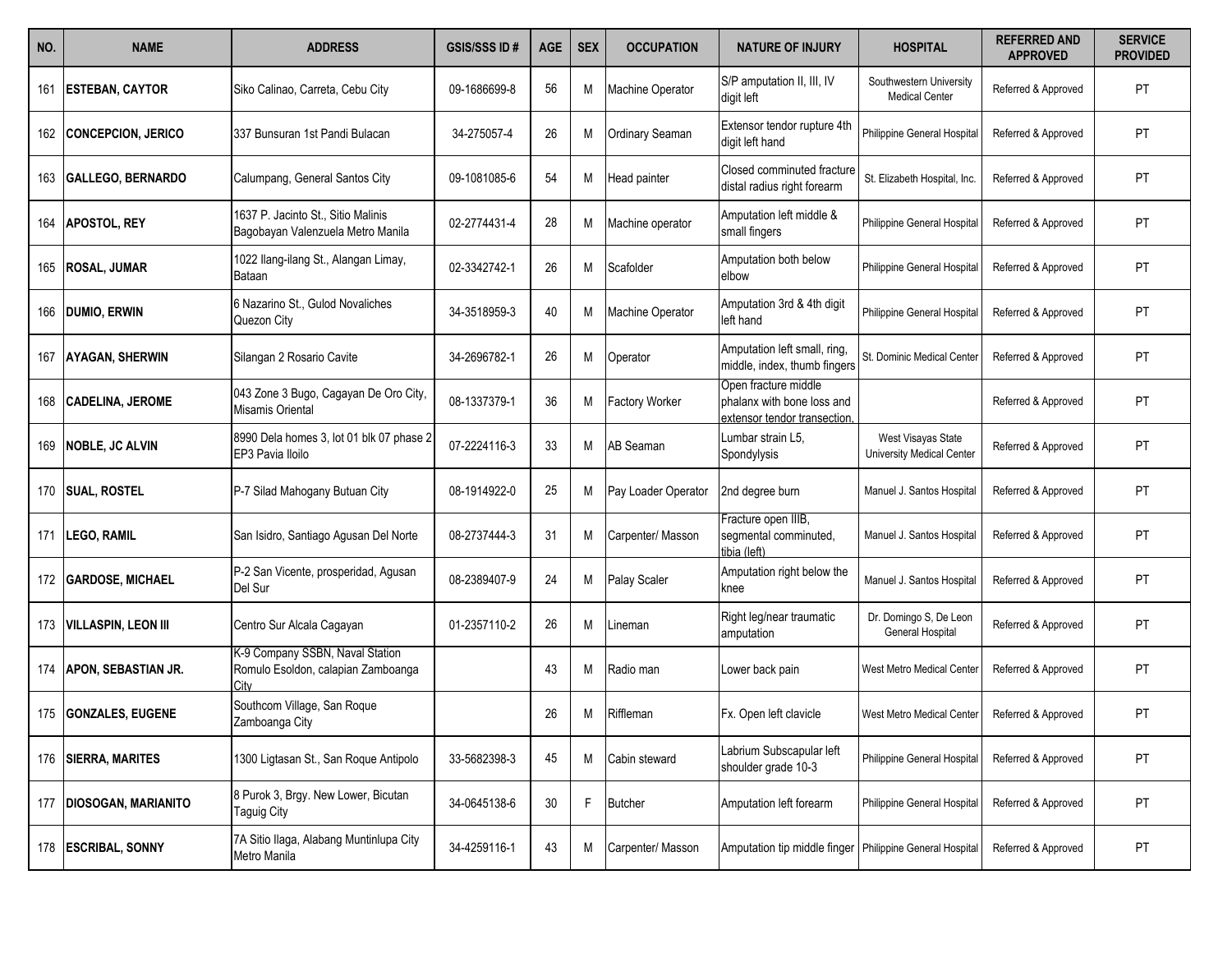| NO.         | <b>NAME</b>                      | <b>ADDRESS</b>                                                      | <b>GSIS/SSS ID#</b> | <b>AGE</b> | <b>SEX</b> | <b>OCCUPATION</b>           | <b>NATURE OF INJURY</b>                                                   | <b>HOSPITAL</b>                                                       | <b>REFERRED AND</b><br><b>APPROVED</b> | <b>SERVICE</b><br><b>PROVIDED</b> |
|-------------|----------------------------------|---------------------------------------------------------------------|---------------------|------------|------------|-----------------------------|---------------------------------------------------------------------------|-----------------------------------------------------------------------|----------------------------------------|-----------------------------------|
| 179         | <b>MOJICA, ROMEL</b>             | Purok 3 Lizada Vill Beach Club, Lanang<br>Davao City                | 09-16253268-8       | 49         | Μ          | <b>Security Guard</b>       | Fracture Closed complete<br>undisplaced distal raduis left<br>sec to fall | Mindanao Orthopedic Sport<br>& Rehabilitation Center,<br>Inc.         | Referred & Approved                    | PT                                |
| 180         | <b>ROSALES, AGRIPINO JR.</b>     | P-Dugso, San Pedro, Panabo City                                     | 09-1375189-9        | 51         | Μ          | <b>Machine Operator</b>     | Amputation of index finger<br>(right)                                     | Panabo Polymedic Hospital                                             | Referred & Approved                    | PT                                |
| 181         | <b>MENDEZ, JEONELL</b>           | P8-Gabuyan, kapalong Davao Del Norte                                | 09-2476187-8        | 34         | M          | Packing plant<br>associate  | amputation of right thumb                                                 | Panabo Polymedic Hospita                                              | Referred & Approved                    | <b>PT</b>                         |
| 182         | <b>CHAVEZ, KRISTAL ELIZABETH</b> | Brgy. Soledad Maliban Quezon                                        | 33-9485516-2        | 32         |            | Production Inspector        | Traumatic brain injury                                                    | <b>Lucena United Doctors</b><br><b>Hospital and Medical</b><br>Center | Referred & Approved                    | PT                                |
| 183         | AQUINO, DEVIE NOEL               | Blk 12 lot 8 phase 1 villa de calapiba la<br>mesa, Calamba Laguna   | 01-1237019-4        | 39         | Μ          | QA Technician               |                                                                           | Calamba Medical Center                                                | Referred & Approved                    | PT                                |
| 184         | <b>PRADO, EDWIN</b>              | PG San Gabriel District, Poblacion Maco                             | 03-7882668-6        | 58         | Μ          | Seaman                      | Amputation of left index<br>finger                                        | Panabo Polymedic Hospital                                             | Referred & Approved                    | PT                                |
| 185         | <b>TARLIT, REMBERTO</b>          | Baryo Butao, Sta. Baebara Pangasinan                                | 03-3819540-9        | 60         | Μ          | Conveyor operator           | Cervical spindylosis with<br>multilevel disk dse.                         | Madeline Physical Therapy<br>and Rehabilitation Center                | Referred & Approved                    | PT                                |
| 186         | <b>BITOS, ARNOLD</b>             | Zone 5, Sto Domingo, Pait Cagayan                                   | 01-1721627-9        | 38         | M          | Senoir Plant<br>Elecrrician | Nasal bone fracture                                                       | Dr. Domingo S, De Leon<br>General Hospital                            | Referred & Approved                    | PT                                |
| 187         | <b>SUBIDO, JOHN CHRISTOPHER</b>  | #44 Cypress point, Irisan, Baguio City                              | 01-2149786-4        | 28         | M          | Driver                      | Fracture of scapula, left                                                 | Saint Louis University<br>Hospital of the Sacred<br>Heart             | Referred & Approved                    | PT                                |
| 188         | <b>SALINAS, FELIX</b>            | #48 Luna St., Poblacion, Binmaley,<br>Pangasinan                    | 01-0706082-0        | 52         | Μ          | Mine Electrician            | Lateral Collateral Ankle<br>Ligament Strain                               | Saint Louis University<br>Hospital of the Sacred<br>Heart             | Referred & Approved                    | <b>PT</b>                         |
| 189         | <b>LLORET, ANTONIO</b>           | 857 Leo St., Sampaloc, Manila                                       | 34-6312547-7        | 33         | M          | Watchman                    | Stab wound on left arm                                                    | Philippine General Hospital                                           | Referred & Approved                    | PT                                |
| 190         | <b>ESTEBAN, JUNE</b>             | 0890 Dalig St., Kamalig, Meycauayan,<br>Bulacan                     | 04-2028610-3        | 32         | Μ          | Driver/Electrician          | Below knee amputation,<br>right                                           | Philippine General Hospital                                           | Referred & Approved                    | Consultation                      |
| 191         | <b>DIONELA, ENRIC</b>            | Pasong Saging, Brgy. Delas Alas, GMA,<br>Cavite                     | 04-1934259-5        | 31         | Μ          | Production Helper           |                                                                           | Philippine General Hospital                                           | Referred & Approved                    | PT                                |
| 192         | <b>TORRES, WILLIAM</b>           | B4 L4 Area H Phase 1 San Rafael III.<br>San Jose del Monte, Bulacan | 03-6829622-6        | 56         | Μ          | Chef                        | <b>Lumbar Spinal Stenosis</b>                                             | Philippine General Hospital                                           | Referred & Approved                    | PT                                |
| 193         | QUIJANO, BERNARD                 | 194B San Nicolas I, Bacoor City, Cavite                             | 03-7502238-6        | 52         | М          | Seafarer-Oiler              | Moderate Degenerative<br>Orthosis                                         | Philippine General Hospital                                           | Referred & Approved                    | PT                                |
| 194         | <b>CARBONELL, ROY</b>            | Gingaroy, Tigaon, Camarines Sur                                     | PNP                 | 33         | M          | Police Officer              | Fracture left leg                                                         | Naga Imaging Center<br><b>Cooperative Doctors</b><br>Hospitals        | Referred & Approved                    | PT                                |
|             | 195 BUENA, RUBY                  | Zone 3, San Vicente, Baao, Camarines<br>Sur                         | <b>PNP</b>          | 25         | F.         | Police Officer              | Fracture, dislocation of left<br>hp                                       | Naga Imaging Center<br>Cooperative Doctors<br>Hospitals               | Referred & Approved                    | PT                                |
| <b>JULY</b> |                                  |                                                                     |                     |            |            |                             |                                                                           |                                                                       |                                        |                                   |
| 196         | <b>PANERIO, VICTOR</b>           | Tramo road, bag-bag 1 Rosario Cavite                                | 34-2589150-3        | 28         | M          | Press machine<br>operator   | Amputation right small, ring,<br>middle indez fingers                     | Philippine General Hospital                                           | Referred & Approved                    | PT                                |
|             |                                  |                                                                     |                     |            |            |                             |                                                                           |                                                                       |                                        |                                   |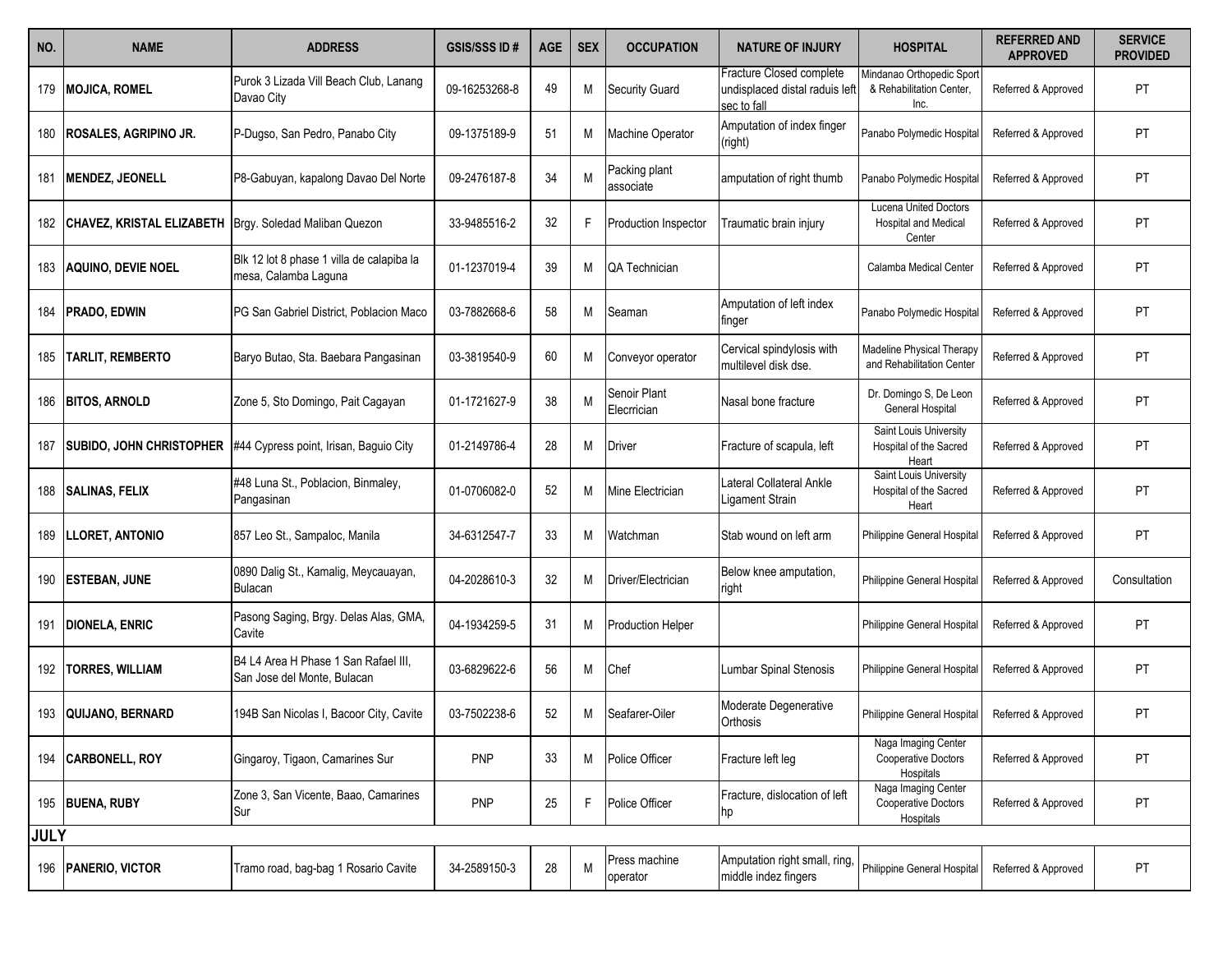| NO. | <b>NAME</b>                   | <b>ADDRESS</b>                                                | <b>GSIS/SSS ID#</b> | <b>AGE</b> | <b>SEX</b> | <b>OCCUPATION</b>                  | <b>NATURE OF INJURY</b>                                                         | HOSPITAL                                                  | <b>REFERRED AND</b><br><b>APPROVED</b> | <b>SERVICE</b><br><b>PROVIDED</b> |
|-----|-------------------------------|---------------------------------------------------------------|---------------------|------------|------------|------------------------------------|---------------------------------------------------------------------------------|-----------------------------------------------------------|----------------------------------------|-----------------------------------|
| 197 | <b>AGARAP, VILIE</b>          | 206 Bliss Daang Amaya II Tanza Cavite                         | 34-3721655-8        | 40         | M          | Press machine<br>operator          | Amputation right below<br>elbow                                                 | Philippine General Hospital                               | Referred & Approved                    | PT                                |
| 198 | <b>RAMOS, FLORO</b>           | Zone 4A Mapayapa St., Brgy. Mayamat,<br>Antipolo City         | 33-6200509-6        | 44         | M          | Messenger                          | Amputation right arm                                                            | Philippine General Hospital                               | Referred & Approved                    | PT                                |
| 199 | <b>DUGAY, FELICISIMO</b>      | 10-E Gonzaga ext. Ugac Norte<br>Tuguegarao City               | 01-2042195-4        | 33         | М          | Messenger                          | Fracture right leg                                                              | Dr. Domingo S, De Leon<br><b>General Hospital</b>         | Referred & Approved                    | PT                                |
| 200 | <b>CALIMAG, VINCENT</b>       | Luna St., Centro Southeast, Solana,<br>Cagayan                | 33-9653052-4        | 45         | М          | Security guard                     | Head injury                                                                     | Dr. Domingo S, De Leon<br>General Hospital                | Referred & Approved                    | PT                                |
| 201 | <b>CATUBAG, ELEONOR GRACE</b> | Purok 5, Accusilian Tuao West, Cagayan                        | 006-0040-9869-8     | 52         | F          | Teacher                            | Hypertension, L5, SI<br>radiculopatay right                                     | Dr. Domingo S, De Leon<br>General Hospital                | Referred & Approved                    | PT                                |
| 202 | <b>SIKAT, JOEM CHESTER</b>    | L5 BS Vermont place Brgy, Looc<br>Calamba City                | 34-2395885-3        | 29         | М          | Customer service                   | Dislocated hip joint left                                                       | Calamba Medical Center                                    | Referred & Approved                    | PT                                |
| 203 | <b>ESPINA, JERIC</b>          | B21 L35 Amaia Scapes, Barandaz<br>Calamba                     | 33-7780794-6        | 37         | М          | Bosun                              | Lateral epicndylities cervical<br>carpal tunner                                 | Calamba Medical Center                                    | Referred & Approved                    | PT                                |
| 204 | <b>BELEN, VICTORINO JR.</b>   | Macabbling Sta. Rosa Laguna                                   | 04-1323576-3        | 49         | М          | Machine Operator                   | Right hand injury                                                               | Calamba Medical Center                                    | Referred & Approved                    | PT                                |
| 205 | <b>BERNARDO, VISMINDA</b>     | Acuna Dr. Tumaga Interior Zamboanga<br>City                   | 58-05300069-8       | 61         |            | Agriculturist II                   |                                                                                 | West Metro Medical Center                                 | Referred & Approved                    | PT                                |
| 206 | <b>OBINGUAR, JAYSON</b>       | Nijaga Extension, Brgy. Rawis Purok 5,<br>Calbayog Cit, Samar | 06-2876284-3        | 35         | M          | Branch manager                     | Fracture clavicle right                                                         | St. Camillus. Hospital                                    | Referred & Approved                    | PT                                |
| 207 | <b>BUCE, MA. PERPETUA</b>     | #112 Purok Pidawan, Loakan Proper,<br>Baguio City             | 33-9984182-5        | 37         | F          | Customer service<br>representative | Cervical disorder with<br>radiculopathy                                         | Saint Louis University<br>Hospital of the Sacred<br>Heart | Referred & Approved                    | PT                                |
|     | <b>CASANOVA, JULIAN</b>       | Sitio. Putol Brgy. Tibig Silang Cavite                        | 33-2288576-4        | 49         | N          | All around<br>maintenance          | <b>Brachial Plexus Nerve Root</b><br>Injury                                     | St. Dominic Medical Center                                | Referred & Approved                    | PT                                |
| 209 | <b>CENTINO, JYRYL</b>         | Purok 9 Lumbocan Butuan City                                  | 08-1738445-6        | 28         | М          | Plywood grader                     | Fracture in the distal end of<br>the right radius w/<br>intracticular extension | Manuel J. Santos Hospital                                 | Referred & Approved                    | PT                                |
| 210 | <b>DELOS SANTOS, JOMAR</b>    | Brangcuag Village Tuao East Cagayan                           | 01-111219608-9      | 35         | M          | Orderly housekeeping               | Fracture at the right clavicle/<br>vehicullar accident                          | Dr. Domingo S, De Leon<br>General Hospital                | Referred & Approved                    | PT                                |
| 211 | <b>SERDAN, JOEL</b>           | Tawid Maasin Sogod Leyte                                      | 33-1332543-7        | 46         | М          | Driver                             | Fracture on left ring finger<br>and thumb                                       | Verano Physical Therapy<br>and Rehab. Center              | Referred & Approved                    | PT                                |
|     | 212   DUERIAS, ANTONIO        | <b>Badiang Maasin City</b>                                    | 33-168619-0         | 44         | М          | Driver                             | Injury/ Fracture left arm                                                       | Verano Physical Therapy<br>and Rehab. Center              | Referred & Approved                    | PT                                |
|     | 213 JONES, ROY JASON          | Purok Santolan, Brgy. Icaon, Macrohon<br>Southern Leyte       | 34-2242972-9        | 32         | М          | Messman                            | Falet hypertrophy between<br>L4, L5                                             | Verano Physical Therapy<br>and Rehab. Center              | Referred & Approved                    | PT                                |
|     | 214   AGUILAR, NICODEMUS      | Bryg. San Roque, Malitbog                                     | 06-0663081-6        | 58         | M          | Third Eng.                         | Fracture/ Injury Left knee                                                      | Verano Physical Therapy<br>and Rehab. Center              | Referred & Approved                    | PT                                |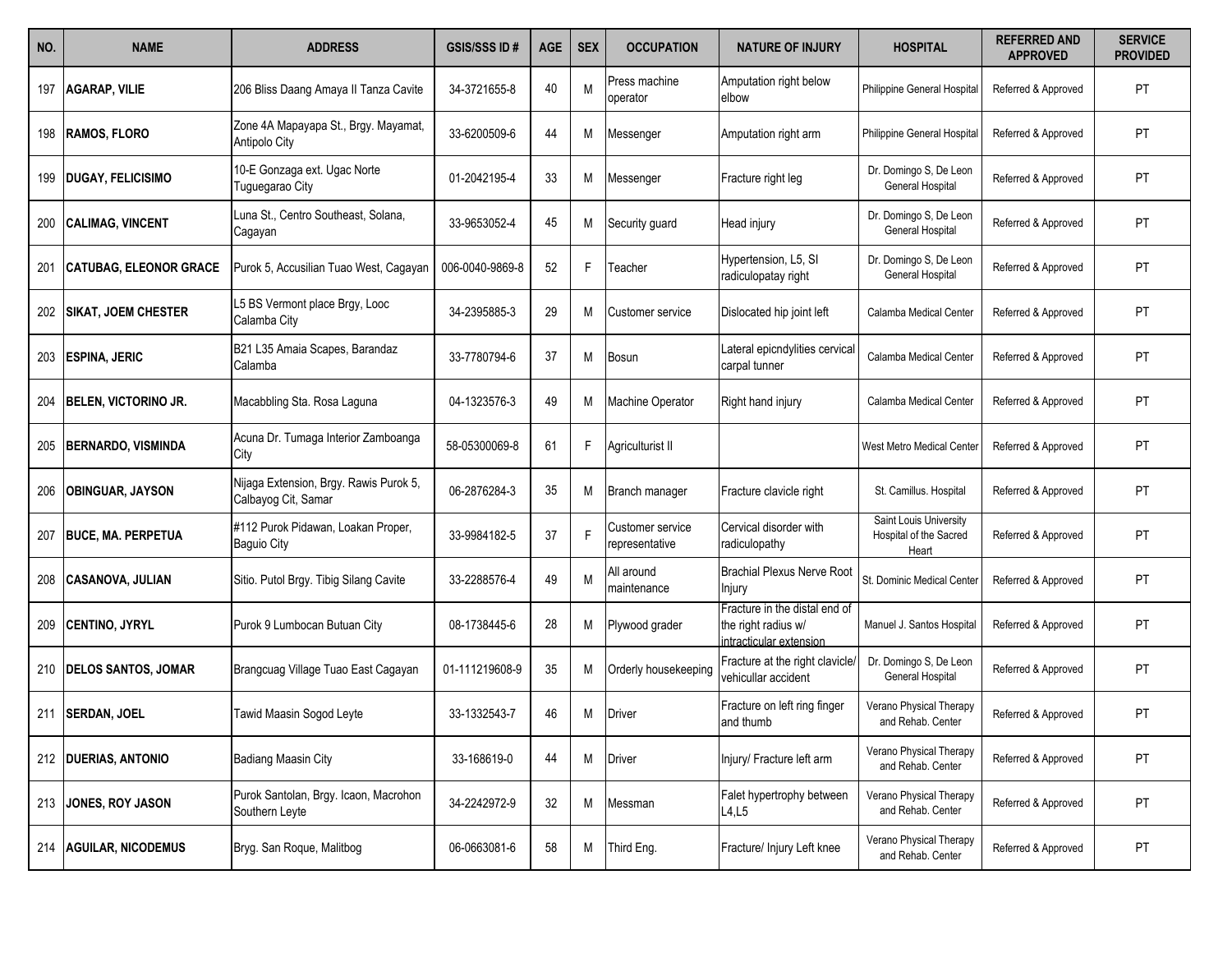| NO. | <b>NAME</b>                 | <b>ADDRESS</b>                                                      | <b>GSIS/SSS ID#</b> | <b>AGE</b> | <b>SEX</b> | <b>OCCUPATION</b>         | <b>NATURE OF INJURY</b>                                 | <b>HOSPITAL</b>                                               | <b>REFERRED AND</b><br><b>APPROVED</b> | <b>SERVICE</b><br><b>PROVIDED</b> |
|-----|-----------------------------|---------------------------------------------------------------------|---------------------|------------|------------|---------------------------|---------------------------------------------------------|---------------------------------------------------------------|----------------------------------------|-----------------------------------|
|     | 215   PEDUCHE, HEHERSON     | Abgao Malitbog, Southern Leyte                                      | 33-5349527-5        | 42         | Μ          | Oiler                     | Tenosynuvitis right hand                                | Divine Word Hospital                                          | Referred & Approved                    | PT                                |
| 216 | FERNANDEZ, MARJON           | San Jose, Maasin City                                               | 08-1951965-6        | 29         | M          | Driver/ Mechanic          | Traumatic Amputation                                    | Verano Physical Therapy<br>and Rehab. Center                  | Referred & Approved                    | PT                                |
| 217 | <b>LUCINO, IGNACIO</b>      | Bilibol Maasin City, Sogod Leyte                                    | 33-3447808-8        | 48         | Μ          | Cook                      | CVA w/ persistent<br>hemiparesis                        | Divine Word Hospital                                          | Referred & Approved                    | PT                                |
| 218 | <b>CABLAYAN, ARIEL</b>      | Sirawan Toril                                                       | 09-1698358-3        | 44         | M          | <b>Plant Supervisor</b>   | Amputation of right arm                                 | Mindanao Orthopedic Sport<br>& Rehabilitation Center,<br>Inc. | Referred & Approved                    | PT                                |
| 219 | <b>POSADAS, JUN FRITS</b>   | Purok Bliss, Kalawag I, Isulan                                      | 09-3169505-0        | 30         | M          | Line Inspector            | Frcature right leg secondary<br>to vehicular accident   | Dr. Arturo P. Pingoy<br><b>Medical Center</b>                 | Referred & Approved                    | PT                                |
| 220 | <b>CANAPI, DARWIN JAY</b>   | 24M Campos St., Caritan Centro<br>Tuguegarao City                   | 01-2392392-5        | 25         | Μ          | Merchandiser              | Fracture at the right arm                               | Dr. Domingo S, De Leon<br>General Hospital                    | Referred & Approved                    | PT                                |
| 221 | <b>BUENAVENTURA, EDWARD</b> | 25 Golden Gate, Brgy. Bacsa, Quezon<br>City                         | 33-7221388-1        | 37         | M          | Cook                      | Dislocation bulge, L4, L5                               | Philippine General Hospital                                   | Referred & Approved                    | PT                                |
| 222 | <b>ARAGON, JOSILITO</b>     | 80 Ma. Dizon St., Gloria Heights Subd,<br>Antipolo City             | 03-6983481-0        | 56         | Μ          | <b>Chief Cook</b>         | Disc disease L5, S1                                     | Philippine General Hospital                                   | Referred & Approved                    | PT                                |
| 223 | <b>RAFALES, ALCRIS</b>      | 2707 Rizal Ave. Sta. Cruz Manila                                    | 34-1811185-0        | 29         | M          | Delivery helper           | Traumatic amputation left<br>leg                        | Philippine General Hospital                                   | Referred & Approved                    | PT                                |
| 224 | <b>GAYAS, WILJU</b>         | Upper Northern Hills, North Diversion<br>Road, Meycuwayan Bulacan   | 33-5337945-6        | 40         | M          | Helper                    | Amputation right below knee Philippine General Hospital |                                                               | Referred & Approved                    | PT                                |
| 225 | MOMPER, EDUARDO JR.         | Brgy. Indag-an Miagao Iloilo City                                   | 33-8534465-3        | 36         | М          | 3rd Officer               | Lumbar dislocation<br>hernation radiculopathy, L4-<br>5 | West Visayas State<br>University Medical Center               | Referred & Approved                    | PT                                |
| 226 | <b>VILLEGAS, ALMAR</b>      | Kalambuan, Urban poor, Maasin<br>Zamboanga City                     |                     | 55         | M          | Operator                  |                                                         | West Metro Medical Center                                     | Referred & Approved                    | PT                                |
| 227 | <b>SANDALAN, ANGELO</b>     | Logoy Duitay Drive, Talon-Talon,<br>Zamboanga City                  |                     | 49         | М          | Janitor                   | Fx closed D/3rd of Tibui-<br>fabular                    | West Metro Medical Center                                     | Referred & Approved                    | PT                                |
| 228 | <b>CLARE, DENNIS</b>        | 202 Purok 3 Brgy, Lamot I Calavan.<br>Laguna                        | 04-4010239-3        | 32         | M          | Cook                      | Right hand injury                                       | Calamba Medical Center                                        | Referred & Approved                    | PT                                |
| 229 | <b>ABALDE, EDWIN</b>        | 1785 Interior F. Narra St., Kahilum I,<br>Pandacan, Manila          | 34-2584138-8        | 32         | Μ          | <b>Injection Operator</b> | Amputation of fingers                                   | Philippine General Hospital                                   | Referred & Approved                    | OT                                |
| 230 | <b>CADIMAS, JERABEL</b>     | Blk 1, Lot 4 Eagle St., Vallejo Place<br>Pasong Buaya 2 Imis Cavite | 07-3025812-2        | 36         | Μ          | Collector                 | Right leg, bone fracture,<br>tibia fibula fracture      | Philippine General Hospital                                   | Referred & Approved                    | PT                                |
| 231 | <b>RODRIGUEZ, GILBERT</b>   | Angacagilian, Cabagan Isabela                                       | 01-11712575         | 48         | Μ          | Welder                    | Fracture, closed, calcaneus<br>right                    | Dr. Domingo S, De Leon<br>General Hospital                    | Referred & Approved                    | PT                                |
|     | 232 PINTO, ROEL             | Parang, San Agustin, Isabela                                        | 33-7580731-7        | 37         | M          | <b>Account Officer</b>    | Fracture right                                          | De Vera General Hospital                                      | Referred & Approved                    | PT                                |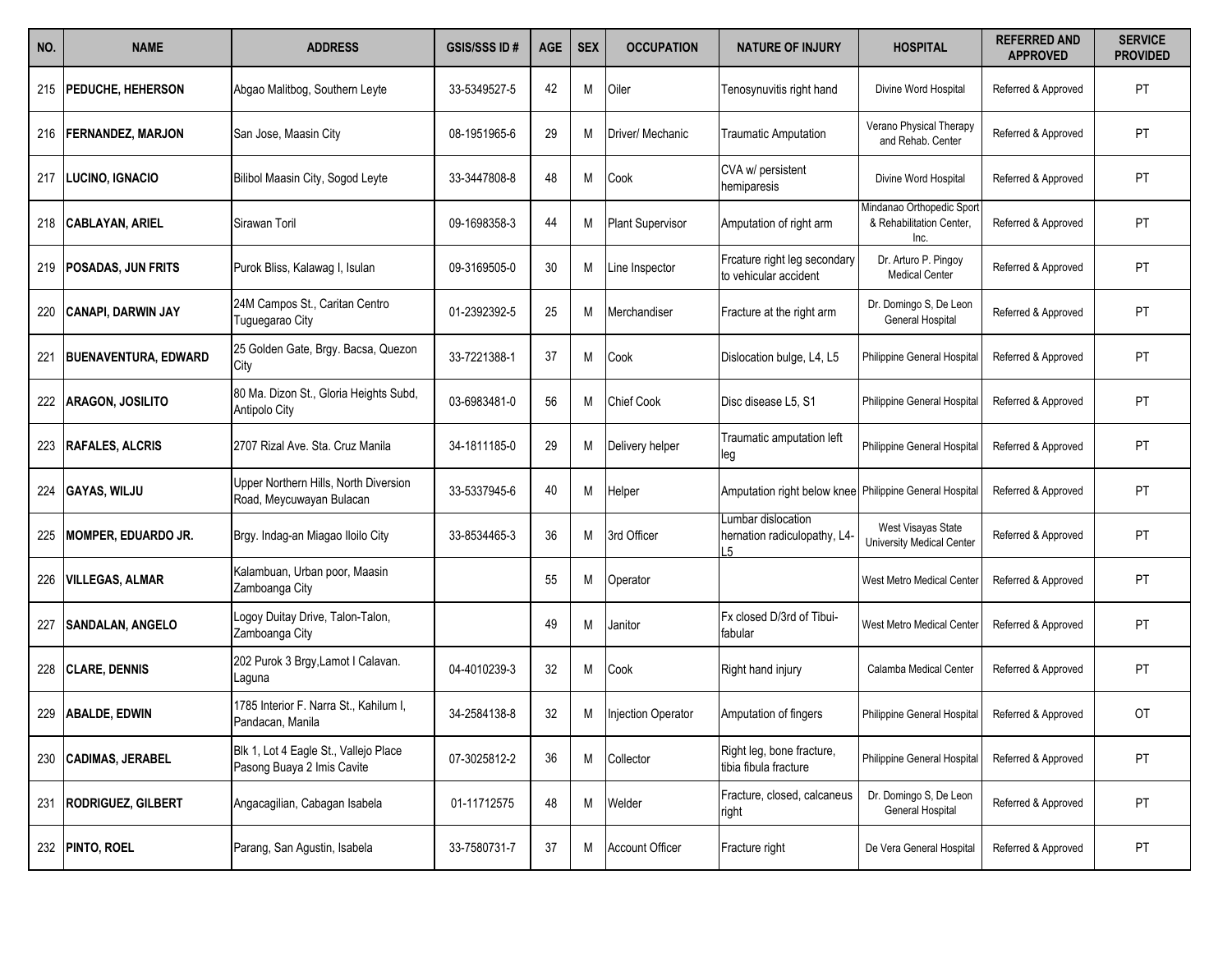| NO.           | <b>NAME</b>                                    | <b>ADDRESS</b>                                                                                         | <b>GSIS/SSS ID#</b> | <b>AGE</b> | <b>SEX</b> | <b>OCCUPATION</b>                                   | <b>NATURE OF INJURY</b>                                         | <b>HOSPITAL</b>                                               | <b>REFERRED AND</b><br><b>APPROVED</b> | <b>SERVICE</b><br><b>PROVIDED</b> |
|---------------|------------------------------------------------|--------------------------------------------------------------------------------------------------------|---------------------|------------|------------|-----------------------------------------------------|-----------------------------------------------------------------|---------------------------------------------------------------|----------------------------------------|-----------------------------------|
| 233           | <b>MARANA, RAYNOLD</b>                         | Purok 4 Bangag, Solana Cagayan                                                                         | 01-1918173-9        | 33         | M          | Conduct Investigation/<br>Sales                     | Multiple rib fracture left                                      | Dr. Domingo S, De Leon<br>General Hospital                    | Referred & Approved                    | PT                                |
| <b>AUGUST</b> |                                                |                                                                                                        |                     |            |            |                                                     |                                                                 |                                                               |                                        |                                   |
| 234           | <b>TORDECILLAS, ROBERTLY</b>                   | Arellano St., Magsaysay Village Brgy.<br>105, Tondo Manila                                             | 34-0478391-7        | 31         | M          | Machine Operator                                    | Aputation right below armpit   Philippine General Hospital      |                                                               | Referred & Approved                    | <b>PT</b>                         |
| 235           | ARROYO, JAMESON                                | Blk 19, lot 27 Paya St., P.L. Brgy San<br>Agustin Dama, Cavite Silan Homes Subd.                       | 04-3629670-5        | 26         | M          | Production helper                                   | Traumatic amputation left<br>2nd, 3rd, 4th digit                | Philippine General Hospital                                   | Referred & Approved                    | PT                                |
| 236           | <b>GARIN, ALDEON GLENN</b>                     | 507 Longost St., Buquing, Dagupan City,<br>Pangasinan                                                  | 02-3468168-0        | 25         | M          | Mining ventilation                                  | Fracture dislocation, T12-L1<br>with complete paraplegia        | Madeline Physical Therapy<br>and Rehabilitation Center        | Referred & Approved                    | PT                                |
| 237           | <b>ROSALIN, REYNALDO</b>                       | 179 Brgy. Cabanbanan, Manaoang,<br>Pangasinan                                                          | 33-1628108-6        | 50         | M          | <b>Product Specialist</b>                           | Cerebrovascular disease.<br>hemorrhagic left                    | Madeline Physical Therapy<br>and Rehabilitation Center        | Referred & Approved                    | PT                                |
| 238           | <b>CAMERO, LAURENCE</b>                        | #94 Paras St., Bonoan Gueset, Dagupan<br>City, Pangasinan                                              | 33-1748316-8        | 47         | M          | Sales agent                                         | Coronary                                                        | Madeline Physical Therapy<br>and Rehabilitation Center        | Referred & Approved                    | PT                                |
| 239           | <b> EBARLE, PILARDO</b>                        | Tagcatong, Carmen Agusan Del Norte                                                                     | 33-188179-2         | 55         | M          | Steward                                             | S/P Total knee replacement<br>with semi contrained<br>prothesis | Manuel J. Santos Hospital                                     | Referred & Approved                    | <b>PT</b>                         |
| 240           | <b>MEDIDA, HENRY</b>                           | Matina Hills Shrine Davao City                                                                         | 09-1270448-1        | 53         | M          | Driver                                              | Fracture right leg                                              | Mindanao Orthopedic Sport<br>& Rehabilitation Center,<br>Inc. | Referred & Approved                    | PT                                |
| 241           | MILLARES, MARCO-RONALDO                        | Corner Pasig & Danao Streets, Rivera<br>Village, Davao City                                            | 20-0464406-8        | 39         | M          | Legal Assistance II                                 | Biceps tendon rupture at<br>right arm                           | Mindanao Orthopedic Sport<br>& Rehabilitation Center,<br>Inc. | Referred & Approved                    | <b>PT</b>                         |
| 242           | <b>CAHIMTONG, MAYNARD JOHN</b>                 | Astorga Sta. Cruz Davao Del Sur                                                                        | 09-4415465-6        | 20         | M          | Utility management                                  | Amputation of left index<br>finger                              | Mindanao Orthopedic Sport<br>& Rehabilitation Center,<br>Inc. | Referred & Approved                    | PT                                |
| 243           | <b>PEREZ, APOLINARIO</b>                       | Relodo, Zamboanga City                                                                                 |                     | 53         | M          | Hydrolic mechanic                                   |                                                                 | West Metro Medical Cente                                      | Referred & Approved                    | X-ray                             |
| 244           | <b>EDOC, EDGAR</b>                             | Zone 1, Ayala Zamboanga City                                                                           |                     | 42         | M          | Plumber                                             |                                                                 | West Metro Medical Center                                     | Referred & Approved                    | X-ray                             |
|               | 245   TOLENTINO, JHUN JHUN                     | Malagutay, Zamboanga City                                                                              |                     | 31         | M          | Radio man                                           |                                                                 | West Metro Medical Center                                     | Referred & Approved                    | PT                                |
|               | 246 ABUHAN, JESSON                             | Tudela Misamis Occidental                                                                              |                     | 27         | M          | Tail scout                                          |                                                                 | West Metro Medical Center                                     | Referred & Approved                    | PT                                |
|               | 247   ESTRAO, FELIX JR.                        | Zone 7, Calle San Miguel, Ayala<br>Zamboanga City                                                      |                     | 24         | M          | Electrician                                         |                                                                 | West Metro Medical Center                                     | Referred & Approved                    | PT                                |
|               | 248   ESPINOSA, EUNICE                         | Purok 8C, Relodo, Zamboanga City                                                                       |                     | 31         | M          | Warehouse man                                       |                                                                 | West Metro Medical Center                                     | Referred & Approved                    | PT                                |
| 249           | <b>CONCEPCION, MA. SARAH</b><br><b>ANTONIA</b> | U-3331 Makati Executive Tower 3<br>Cityland Square, Sen Gil Puyat Ave. cor.<br>Medina St., Makati City | CM647715            | 65         | F          | Welfare officer in<br>kuwait/ Medical Officer<br>IV | Post traumatic<br>osteoarthritis, both knees                    | Philippine General Hospital                                   | Referred & Approved                    | PT                                |
| 250           | <b>SALAZAR, BENJAMIN</b>                       | Interior 2 Pag-asa St., Mallacan,<br>Maycauayan Bulacan                                                |                     | 38         | M          | <b>Factory Worker</b>                               | Amputation index finger<br>right                                | Philippine General Hospital                                   | Referred & Approved                    | PT                                |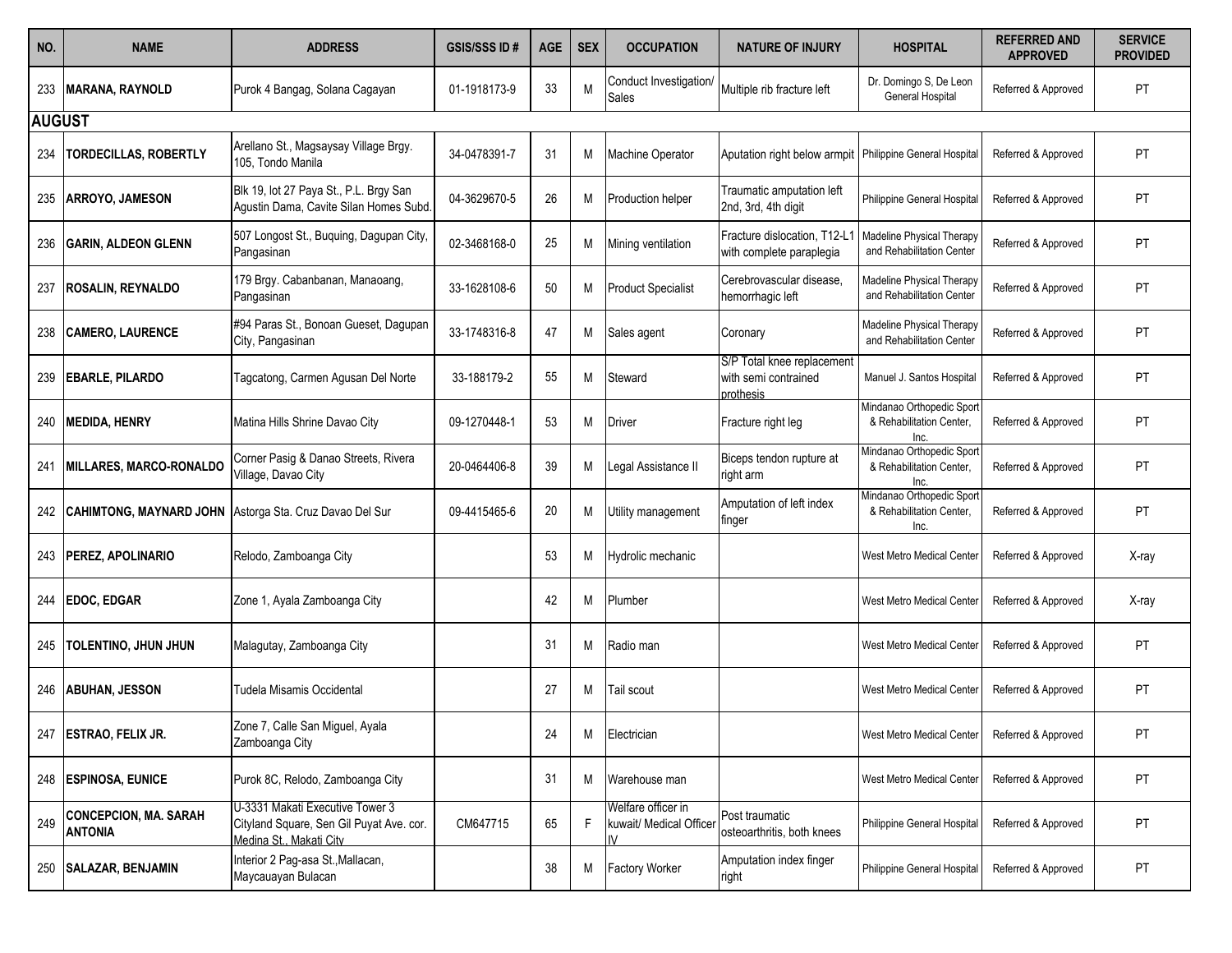| NO. | <b>NAME</b>                 | <b>ADDRESS</b>                                                                             | <b>GSIS/SSS ID#</b> | <b>AGE</b> | <b>SEX</b> | <b>OCCUPATION</b>          | <b>NATURE OF INJURY</b>                                                            | <b>HOSPITAL</b>                                                   | <b>REFERRED AND</b><br><b>APPROVED</b> | <b>SERVICE</b><br><b>PROVIDED</b> |
|-----|-----------------------------|--------------------------------------------------------------------------------------------|---------------------|------------|------------|----------------------------|------------------------------------------------------------------------------------|-------------------------------------------------------------------|----------------------------------------|-----------------------------------|
| 251 | <b>MAGHINAY, HERMINITO</b>  | 163 Caimito St., Brgy Cembo Gaudalupe,<br>Makati City                                      | 08-0896062-7        | 48         | Μ          | Carpenter                  | Fracture open II complete<br>comminuted 3rd tibia, fibula<br>left                  | Philippine General Hospital                                       | Referred & Approved                    | PT                                |
|     | 252   PABIANIA, ROMEL       | Blk 48 lot 16B. St., Evergreen Village<br>bagumbong Caloocan City                          | 07-0897054-2        | 56         | M          | Chiefcook                  | Supraspiration teas,<br>complete right shoulder                                    | Philippine General Hospital                                       | Referred & Approved                    | PT                                |
| 253 | <b>TANGGAP, MARK LITO</b>   | Zone II, Las Merced St., Mercedes,<br>Zamboanga City                                       | 10-1154536-2        | 27         | Μ          | Driver                     | IFx. closed radical head                                                           | West Metro Medical Center                                         | Referred & Approved                    | PT                                |
| 254 | <b>CARAG, MARITES</b>       | Aurora Pudtol, Apayao                                                                      | 20-0232753-9        | 52         | Μ          | Midwife                    | Fracture, closed complete,<br>comminuted femur, right<br>secondary to vehicular    | Cagayan Multi Specialty<br>Clinic                                 | Referred & Approved                    | PT                                |
|     | 255 BARRIGA, HARRISON       | Brgy. Tagbaros Maco                                                                        | 09-3285289-2        |            | Μ          | Miner                      | Traumatic amputation, left<br>hand, 3rd and 4th finger                             | Panabo Polymedic Hospita                                          | Referred & Approved                    | PT                                |
|     | 256 MOISES, RYAN            | P-17A Hagkol, Poblacion Valencia City,<br><b>Bukidnon</b>                                  | 08-2713538-1        | 26         | Μ          | Account counselor          | Below knee Amputation left                                                         | Northern Mindanao Medica<br>Center                                | Referred & Approved                    | PT                                |
| 257 | <b>CABEZAS, REXCEL JOY</b>  |                                                                                            |                     |            | F          |                            |                                                                                    | Mindanao Orthopedic Sport<br>& Rehabilitation Center,<br>Inc.     | Referred & Approved                    | PT                                |
|     | 258 DOMINGO, ADRHEY         | Blk 5, Lot 32 JML III, Tulay bato Binan<br>Laguna                                          | 04-273440-4         | 24         | Μ          | Production operator        | Right hand                                                                         | Dr. Jose G. Tamayo<br><b>Medical University</b><br>Foundation Inc | Referred & Approved                    | PT                                |
| 259 | <b>HERNANI, MONINA</b>      | Lot 27 blk 16 SFHC Landayan San Pedro<br>Laguna                                            | 03-4880281-8        | 59         | M          | Raw material<br>technician | Fracture, closed, complete,<br>dispalced posterior rib<br>avulsed wound left elbow | Dr. Jose G. Tamayo<br><b>Medical University</b><br>Foundation Inc | Referred & Approved                    | PT                                |
|     | 260 ROCABELLA, ALBERT       | Blk 7, Lot 30 St., Joseph 10 Phase 1<br>Langgam San Pedro Laguna                           | 33-7166745-4        | 36         | Μ          | Pattern maller             | Lower body injury                                                                  | Dr. Jose G. Tamayo<br><b>Medical University</b><br>Foundation Inc | Referred & Approved                    | PT                                |
| 261 | <b>CRUZATA, ERNESTO JR.</b> | Blk 16 Lot 12 Apitong St., St. Joseph Village<br>10 phase 2 Langgam, San Pedro City Laguna | 03-912684803        | 52         | Μ          | <b>Chief Cook</b>          | Lumbar spondylosis                                                                 | Dr. Jose G. Tamayo<br><b>Medical University</b><br>Foundation Inc | Referred & Approved                    | PT                                |
|     | 262 ABELLANA, JUCELER       | Olutanga, Zamboanga City                                                                   | 10-1095804-4        | 32         | Μ          | Reliever                   | Above Elbow Amputation,<br>Right                                                   | West Metro Medical Center                                         | Referred & Approved                    | Consultation                      |
|     | 263 CABILLEZA, JUNNY        | Zone 1, Zambowood, Zaboanga City                                                           | 10-0788861-9        | 42         | Μ          | Secretary                  | Fracture closed, 2nd digit<br>right                                                | West Metro Medical Center                                         | Referred & Approved                    | PT                                |
| 264 | <b>GERONA, ALJON</b>        | Kitcharao, Agusan del Norte                                                                | 08-2378222-0        | 26         | M          | Driver                     | <b>Fractured Femur</b>                                                             | Manuel J. Santos Hospital                                         | Referred & Approved                    | PT                                |
| 265 | <b>REYES, GRISLY ADAM</b>   | 155 Gonzales Brgy. 70 Caloocan City                                                        | 33-5911915-7        | 38         | Μ          | Seaman                     | Fracture, Dislocation of<br>lumbar spine                                           | Philippine General Hospital                                       | Referred & Approved                    | PT                                |
| 266 | JAOJAO, ZALDY               | #31 Sta. Brigida St., Karuhatan,<br>Valenzuela City                                        | 34-2912237-5        | 27         | M          | Helper                     | Avulsed, 1st digit of right<br>hand                                                | Philippine General Hospital                                       | Referred & Approved                    | OT                                |
|     | 267 DAIZON, ESTELITO        | B6 L5 Tanigne St. Samatad Compd.<br>Caloocan City                                          | 03-8452268-6        | 53         | M          | Seaman                     | Amputation of middle and<br>index finger, left                                     | Philippine General Hospital                                       | Referred & Approved                    | OT                                |
|     | 268   PECASO, FRANKLYN      | 16 Camia St., Buwang, Brgy. Wawa,<br><b>Taguig City</b>                                    | 33-03985081         | 47         | M          | Mason                      | Central Cord Syndrome,<br>Lamenectomy C5-C6                                        | Philippine General Hospital                                       | Referred & Approved                    | OT                                |
|     | <b>SEPTEMBER</b>            |                                                                                            |                     |            |            |                            |                                                                                    |                                                                   |                                        |                                   |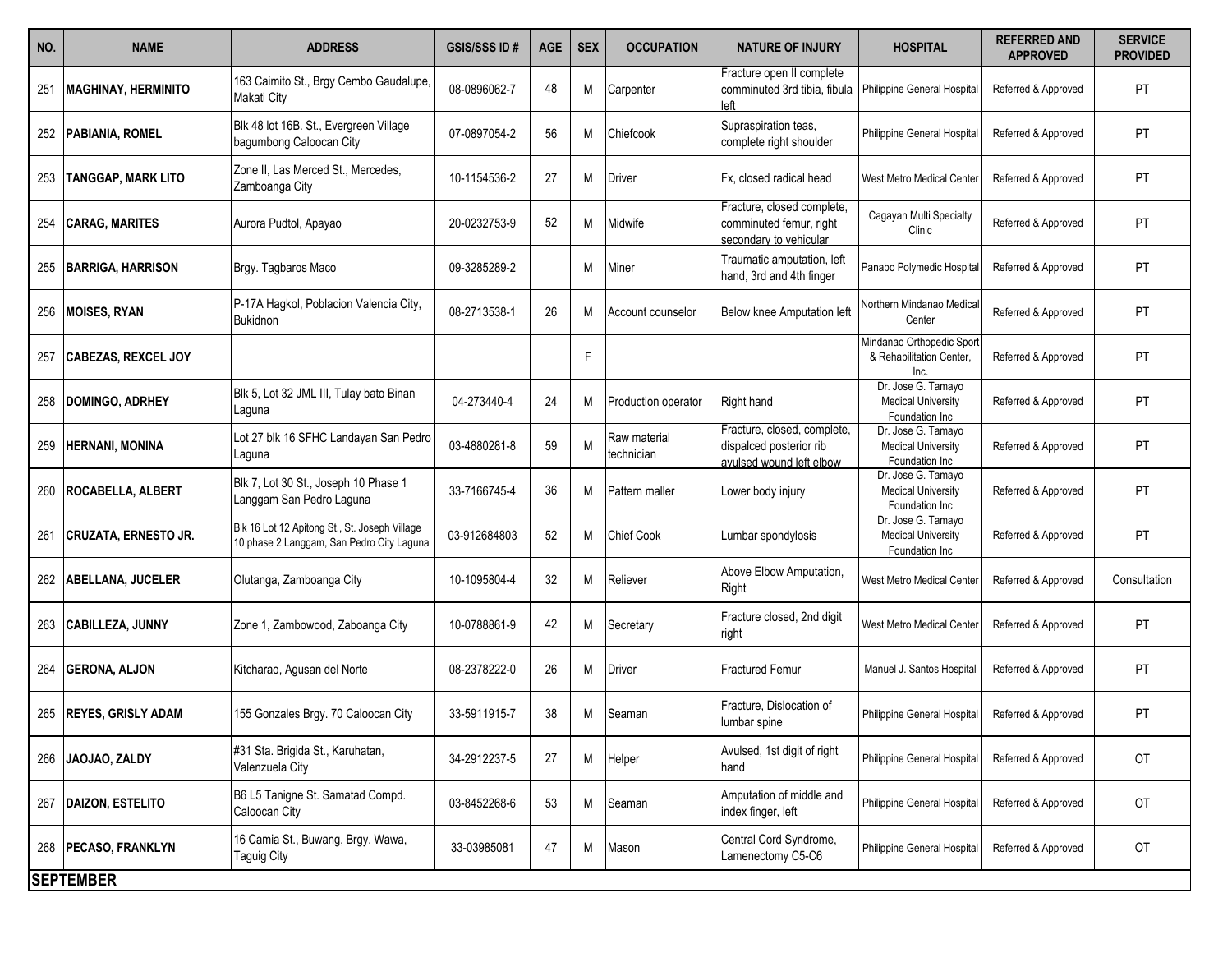| NO. | <b>NAME</b>                 | <b>ADDRESS</b>                                                            | <b>GSIS/SSS ID#</b> | <b>AGE</b> | <b>SEX</b> | <b>OCCUPATION</b>                | <b>NATURE OF INJURY</b>                                                           | <b>HOSPITAL</b>                                                     | <b>REFERRED AND</b><br><b>APPROVED</b> | <b>SERVICE</b><br><b>PROVIDED</b> |
|-----|-----------------------------|---------------------------------------------------------------------------|---------------------|------------|------------|----------------------------------|-----------------------------------------------------------------------------------|---------------------------------------------------------------------|----------------------------------------|-----------------------------------|
| 269 | <b>LOAYON, GENEVIVE</b>     | L16, B2, San Fernando St., Dona<br>Assuncion Village Pampanga, Davao City | 09-3156332-8        | 28         |            | Credit and Collection<br>Analyst | Fracture closed complete<br>displaced transverse distal<br>3rd tibia fibula left. | Mindanao Orthopedic Sport<br>& Rehabilitation Center,<br>Inc.       | Referred & Approved                    | PT                                |
| 270 | <b>TOROBA, HERLINDA</b>     | Purok 24, Talisay Times Beaca Davao<br>City                               | 09-1157130-1        | 51         | F          | <b>Head Cashier</b>              | Fracture of left knee                                                             | Mindanao Orthopedic Spor<br>& Rehabilitation Center,<br>Inc.        | Referred & Approved                    | PT                                |
| 271 | <b>TANSIONGCO, AVE</b>      | 821 A. Valdez St., Sampaloc Manila                                        | 33-2202375-9        | 48         | M          | <b>Office Staff</b>              | Fracture left hip joint                                                           | Philippine General Hospital                                         | Referred & Approved                    | PT                                |
| 272 | <b>LAURIN, CELMAR</b>       | Lot 1 Blk 36, Phase 2B, Pantok<br>Binangonan Rizal                        | 33-9696409-3        | 36         | M          | <b>Butcher</b>                   | Amputation right arm                                                              | Philippine General Hospital                                         | Referred & Approved                    | PT                                |
| 273 | <b>ABREGANA, CRESENTE</b>   | Brgy. 105 Sampaguita, Happy land,<br>Tondo, Manila                        | 34-1921425-7        | 54         | М          | Steward                          | Fracture right hip joint                                                          | Philippine General Hospital                                         | Referred & Approved                    | PT                                |
| 274 | <b>GUNDIO, EZEKIEL</b>      | 8 Gyundai Bldg. 6K Silver height<br>Caloocan City                         | 33-8203167-1        | 35         | M          | Installation Technician          | Left foot fracture                                                                | Philippine General Hospital                                         | Referred & Approved                    | PT                                |
| 275 | <b>NAVARRO, RUBEN</b>       | 106 10TH- 8TH Ave., Caloocan City                                         | 03-9172693-8        |            | М          | <b>Machine Operator</b>          | Amputation left Middle right<br>& index fimger                                    | Philippine General Hospital                                         | Referred & Approved                    | PT                                |
| 276 | <b>LAUZON, ARTURO</b>       | 3A 178 Palati St., Balut, Tondo Manila                                    | 03-858667-3         | 55         | М          | Bosun                            | Fracture left foot ankle                                                          | Philippine General Hospital                                         | Referred & Approved                    | <b>PT</b>                         |
| 277 | <b>DUSARAN, KIM</b>         | Upper Balite, Brgy. Fortune, Marikina City                                | 34-3287652-4        | 27         | М          | <b>Machine Operator</b>          | Amuptation of small, ring &<br>middle finger, right hand                          | Philippine General Hospital                                         | Referred & Approved                    | OT                                |
| 278 | <b>BAUYON, EMMANUEL</b>     | Blk 41 Lot 10 Belmont Homes II, Brgy.<br>Halang, Naic, Cavite             | 33-3947604-3        | 44         | M          | Gondola<br>Operator/Sealer       | Fracture, Pelvic left and<br>right                                                | Philippine General Hospital                                         | Referred & Approved                    | PT & OT                           |
| 279 | <b>SUSVILLA, RYAN</b>       | Lot 12 Blk 48 Phase 2 San Juan St.,<br>Central Bicutan, Taguig City       | 07-2869749-4        | 28         | М          | Seaman/Oiler                     | Fracture, Dislocation of<br>lumbar spine                                          | Philippine General Hospital                                         | Referred & Approved                    | PT                                |
| 280 | <b>TIMOSA, VICTOR</b>       | Damilag, Bukidnon                                                         | 10-0344291-0        | 48         | M          | Maintenance                      | Fracture of shaft of tibia.<br>right                                              | Northern Mindanao Medica<br>Center                                  | Referred & Approved                    | PT                                |
| 281 | <b>LAURENTE, JEAN</b>       | Zone 1 Sto. Nino St. San Felipe, Naga<br>City                             | 05-0516073-3        | 41         |            | <b>HR Supervisor</b>             | Sub flap grafting right                                                           | Naga Imaging Center<br><b>Cooperative Doctors</b><br>Hospitals      | Referred & Approved                    | PT                                |
| 282 | <b>LOCTORES, RODEL</b>      | Blk 2, Tierra madre, Tumaga,<br>Zamboanga City                            | 10-0980486-6        | 40         | М          | Ambulance driver                 | T/C mechanical low back<br>pain                                                   | West Metro Medical Center                                           | Referred & Approved                    | PT                                |
| 283 | <b>SIA, DONALD RICHIE</b>   | 338 Paredes St., Brgy Zone IV,<br>Koronadal City, South Cotabato          | 09-3446901-8        | 43         | М          | <b>Bus conductor</b>             | Whiplash injury,<br>lumbosacral strain                                            | Dr. Arturo P. Pingoy<br><b>Medical Center</b>                       | Referred & Approved                    | PT                                |
| 284 | <b>PACAYRA, RICHEL ANNE</b> | 53 Magallanes St., Tacloban City, Leyte                                   | 77-042000088-7      | 42         | Μ          |                                  | Fracture on the left foot                                                         | Divine Word Hospital                                                | Referred & Approved                    | PT                                |
| 285 | <b>DOMDOM, ARMENIO</b>      | San Isidro, Prieto Daz, Sorsogon                                          | 33-0664806-6        | 52         | M          | Reblancher/ blancher<br>utulity  | Amputation right arm above<br>elbow                                               | Sorsogon Medical Group<br>Hospital & Health Services<br>Cooperative | Referred & Approved                    | PT                                |
| 286 | <b>CELEBRADO, MELVIN</b>    | Cembo, Makati City                                                        | 33-4443433-9        | 41         | Μ          | Security guard                   | Fractured left thumb                                                              | Philippine General Hospital                                         | Referred & Approved                    | Consultation                      |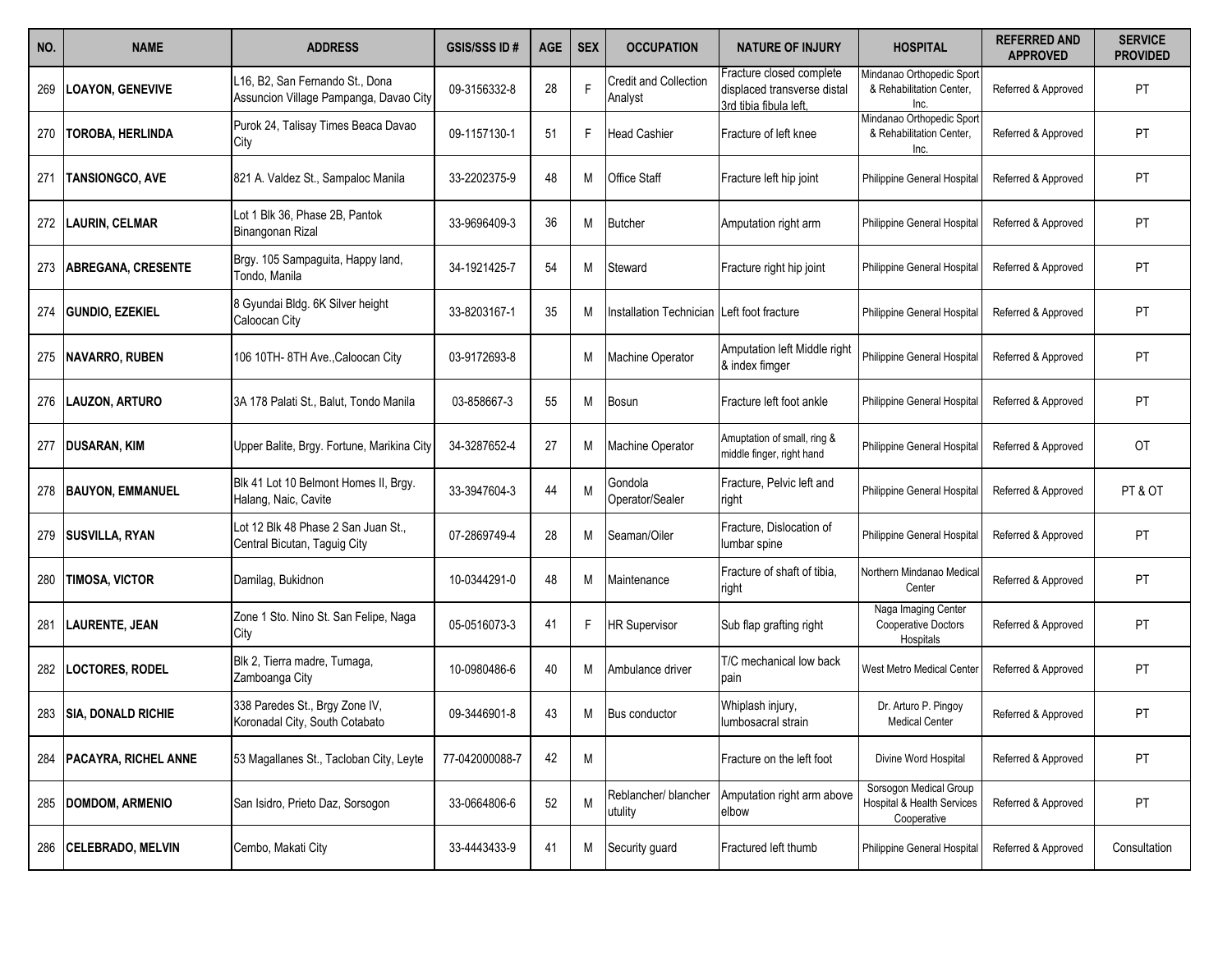| NO. | <b>NAME</b>                  | <b>ADDRESS</b>                                                                 | <b>GSIS/SSS ID#</b> | <b>AGE</b> | <b>SEX</b> | <b>OCCUPATION</b>        | <b>NATURE OF INJURY</b>                                                | <b>HOSPITAL</b>                                               | <b>REFERRED AND</b><br><b>APPROVED</b> | <b>SERVICE</b><br><b>PROVIDED</b> |
|-----|------------------------------|--------------------------------------------------------------------------------|---------------------|------------|------------|--------------------------|------------------------------------------------------------------------|---------------------------------------------------------------|----------------------------------------|-----------------------------------|
| 287 | <b>DOLORES, BAYLOR</b>       | 112 A. Lake St., San Juan City                                                 | 33-5603917-5        | 39         | M          | Bagger                   | Mild Lumbar Spondylosis                                                | Philippine General Hospital                                   | Referred & Approved                    | <b>PT</b>                         |
| 288 | <b>BASQUIÑAS, NOLITO</b>     | B13 L32 Phase 3 St. Louis Talon 3, Las<br>Pinas City                           | 05-0440143-5        | 52         | М          | Bus conductor            | Lowback Pain                                                           | Philippine General Hospital                                   | Referred & Approved                    | PT                                |
| 289 | <b>ALABATA, MARIA ELENA</b>  | Lot 22 Blk 4 Teachers Village, Catumbal,<br>Cabaluay, Zamboanga City           | 2002003976          | 51         | F          | Supervising LEO          | Adhesive Capsulitis, Left                                              | West Metro Medical Center                                     | Referred & Approved                    | PT                                |
| 290 | <b>LIGONES, ROMEO</b>        | B2 L87 San Cristobal Garden Homes,<br>Calamba City, Laguna                     | 06-1545131-6        | 48         | Μ          | Seafarer                 | Cervical disorder with<br>radiculopathy                                | Calamba Medical Center                                        | Referred & Approved                    | PT                                |
| 291 | <b>BAUTISTA, JOHN RONALD</b> | Brgy. Majada, Canlubang, Calamba City,<br>Laguna                               | 04-3671441-0        | 21         | M          | <b>Production helper</b> | Fracture finger, left hand                                             | Calamba Medical Center                                        | Referred & Approved                    | PT                                |
| 292 | <b>PINEDA, ERMELITO</b>      | #12 M.H. Del Pilar St. Brgy. 4, Calamba<br>City, Laguna                        | 02-1675601-2        | 40         | Μ          | Production operator      | Traumatc Amputation of 3rd,<br>4th and 5th Digit, Right Hand           | Calamba Medical Center                                        | Referred & Approved                    | PT                                |
|     | <b>ISOMBRERO. JEROME</b>     | Manila Cordage CIP 1 Canlubang,<br>Calamba City, Laguna                        | 05-1376407-9        | 22         | М          | Operator/Helper          | Above Elbow Amputation,<br>Left Arm                                    | Calamba Medical Center                                        | Referred & Approved                    | PT                                |
| 294 | <b>AMBAS, MARVIN</b>         | Lazaro's Compound, Brgy Parian,<br>Calamba City, Laguna                        | 04-4264837-6        | 21         | Μ          | Helper                   | Below Elbow amputation,<br>left arm                                    | Calamba Medical Center                                        | Referred & Approved                    | Consultation                      |
| 295 | <b>COLAR, JESUS II</b>       | Zone 1 Joroan, Tiwi, Albay                                                     | 34-1378869-9        | 30         | M          | Seafarer                 | Herniated nucleus pulposus<br>L2-L3, L5-S1                             | <b>Estevez Memorial Hospital</b><br>Inc.                      | Referred & Approved                    | PT                                |
| 296 | <b>TESTADO, ROMIL</b>        | km 6 Tinago Drive, Diversion Rd., Matina<br>Pangi, Davao City                  | 09-2290703-2        | 43         | M          | Seafarer/Cook            | Lumbar Spondylosis                                                     | Mindanao Orthopedic Sport<br>& Rehabilitation Center,<br>Inc. | Referred & Approved                    | PT                                |
|     | <b>OCTOBER</b>               |                                                                                |                     |            |            |                          |                                                                        |                                                               |                                        |                                   |
| 297 | <b>SAN JUAN, JOSHUA</b>      | 886 Mendoza St., Bulac, Sta. Maria,<br><b>Bulacan</b>                          | 34-6133616-1        | 23         | Μ          | Maintenance Helper       | Shoulder Disarticulation<br>(Left Arm)                                 | Philippine General Hospital                                   | Referred & Approved                    | Consultation                      |
| 298 | <b>PACUDAN, CARLOS</b>       | Lot 26 Blk 18 UH II-B Brgy. San Luis,<br>Bagong Nayon II, Antipolo City, Rizal | 06-1099490-4        | 56         | М          | Seafarer                 | Thoracolumbar Scoliosis &<br>Spondylosis                               | Philippine General Hospital                                   | Referred & Approved                    | PT                                |
| 299 | <b>CLARINO, MARILYN</b>      | No. 1 K. Kanlog St. Llamado Subd.<br>Karuhatan, Valenzuela City                | 33-0712509-6        | 48         |            | Machine Operator         | Amputation of small, ring &<br>middle finger, right                    | Philippine General Hospital                                   | Referred & Approved                    | PT & OT                           |
| 300 | <b>TERCEPONA, RICHER</b>     | Brgy. Mabini, Buenavista, Guimaras                                             | 07-1614757-4        | 46         | М          | Seafarer                 | Fracture right hand                                                    | West Visayas State<br>University Medical Center               | Referred & Approved                    | PT                                |
| 301 | YUMANG, ARWIN                | Balite Drive, Talomo, Davao City                                               | 0006004605832       | 47         | м          | <b>Ticket Checker</b>    | Mild Stroke                                                            | Mindanao Orthopedic Sport<br>& Rehabilitation Center,<br>Inc. | Referred & Approved                    | PT                                |
|     | 302 ESSOL, JUDIE             | San Jose, Lamitan City                                                         | 10-1158889-5        | 39         | Μ          | Dumper                   | <b>Brain Injury</b>                                                    | West Metro Medical Center                                     | Referred & Approved                    | PT                                |
| 303 | PORAZO, JOMAR                | Blk 24 Lot 4 Liwayway Homes<br>Subdivision Anabu I-C, Imus, Cavite             | 33-9441253-4        | 34         | M          | Line Cook                | Distal Radial Fracture with<br>Open Reduction and Internal<br>Fixation | Philippine General Hospital                                   | Referred & Approved                    | PT                                |
| 304 | <b>FORMENTERA, ALVIN</b>     | Blk S4 Brgy. Sta. Cruz li, Dasmarinas,<br>Cavite                               | 34-0054717-3        | 33         | M          | Seafarer                 | Rotator cuff left shoulder                                             | Philippine General Hospital                                   | Referred & Approved                    | PT                                |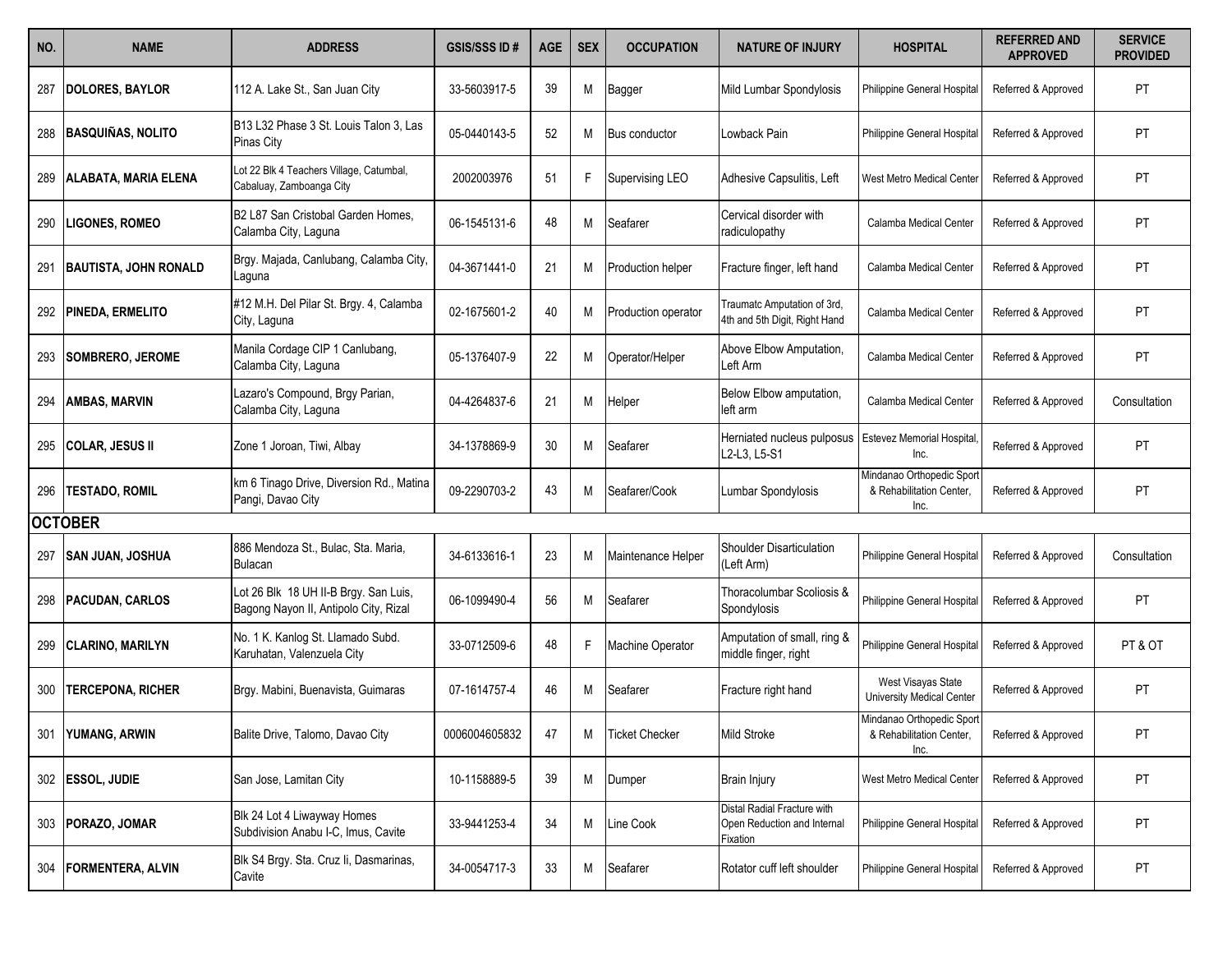| NO. | <b>NAME</b>                | <b>ADDRESS</b>                                                                                | <b>GSIS/SSS ID#</b> | <b>AGE</b> | <b>SEX</b> | <b>OCCUPATION</b>                | <b>NATURE OF INJURY</b>                                                           | <b>HOSPITAL</b>                                               | <b>REFERRED AND</b><br><b>APPROVED</b> | <b>SERVICE</b><br><b>PROVIDED</b> |
|-----|----------------------------|-----------------------------------------------------------------------------------------------|---------------------|------------|------------|----------------------------------|-----------------------------------------------------------------------------------|---------------------------------------------------------------|----------------------------------------|-----------------------------------|
| 305 | VILLARIN, INOCENTE         | Brgy. Dona Juana, San Agustin, Romblon                                                        | 04-2924754-1        | 49         | М          | Steelman                         | Amputation of thumb, left                                                         | Philippine General Hospital                                   | Referred & Approved                    | OT                                |
| 306 | <b>FLORES, MICHAEL</b>     | 396 Sawat, Urbiztondo, Pangasinan                                                             | 34-7631017-2        | 26         | M          | Helper                           | Above Elbow Amputation,<br>Right                                                  | Madeline Physical Therapy<br>and Rehabilitation Center        | Referred & Approved                    | Consultation                      |
|     | <b>SAN JUAN, CARMEN</b>    | 1059 Primero de Mayo St., Solis, Tondo,<br>Manila                                             | 03-6725729-5        | 60         | F          | <b>Stewardess</b>                | Low Back Pain                                                                     | Philippine General Hospital                                   | Referred & Approved                    | Xray and PT                       |
| 308 | <b>GAYOMALE, JOJIE</b>     | Blk 2 Lot 24 Aguilao St. Lesandra Heights<br>Camella, Daang Hari Molino IV, Bacoor,<br>Cavite | 33-8556574-6        | 35         | М          | Welder                           | Disc protrusion L4-L5 with<br>left radiculopathy                                  | Philippine General Hospital                                   | Referred & Approved                    | PT                                |
| 309 | <b>BALOLONG, DEXTER</b>    | 175 Zone 4 Isla, Valenzuela City                                                              | 34-3659803-1        | 29         | M          | Machine Operator                 | Amputation of right thumb                                                         | Philippine General Hospital                                   | Referred & Approved                    | Consultation                      |
|     | 310   DELA CRUZ, JENNY     | GENAI, Latero Green Valley, San Nicolas<br>St., Bacoor, Cavite                                | 33-5041827-1        | 43         | Μ          | Security guard                   | Fractured right leg                                                               | Philippine General Hospital                                   | Referred & Approved                    | Consultation                      |
| 311 | <b>COMETA, RONALD</b>      | M283 Poblacion, San Pascual, Batangas                                                         | 33-0766873-1        | 54         | M          | Seafarer                         | Anputation of middle and<br>ring finger, left hand;<br>fracture right hand        | Mary Mediatrix Medical<br>Center, Lipa City Batangas          | Referred & Approved                    | <b>OT</b>                         |
|     | 312 ALEÑO, RICO            | Sto. Domingo, Camaligan, Camarines<br>Sur                                                     | 05-0461809-5        | 47         | M          | Electro-Mechanical<br>Technician | ACL Tear Right Knee,<br>Arthoscopic ACL<br>Reconstruction                         | Naga Imaging Center<br>Cooperative Doctors<br>Hospitals       | Referred & Approved                    | PT                                |
|     | 313 BANDO, NILO            | Purok Durian Wines Baguio Dist., Davao<br>City                                                | 09-4441714-4        | 27         | М          | Laborer                          | Closed Patella Tendon with<br>Patello Tibial Wiring Left Knee                     | Mindanao Orthopedic Sport<br>& Rehabilitation Center,<br>Inc. | Referred & Approved                    | PT                                |
| 314 | <b>DIMAANO, PASTOR JR.</b> | Purok 4 Brgy. Bucal, Calamba City                                                             | 04-1894622-2        | 30         | M          | Security guard                   | Fracture of shaft femur, right                                                    | Calamba Medical Center                                        | Referred & Approved                    | PT, MRI and Xray                  |
| 315 | <b>MORETO, ALEXIS</b>      | B58 L1 Phase 6 Executive Mabuhay,<br>Mamatid, Cabuyao, Laguna                                 | 33-3799745-8        | 49         | М          | Seafarer-Cook                    | Intervertebral Disc Disorder                                                      | Calamba Medical Center                                        | Referred & Approved                    | PT and MRI                        |
| 316 | <b>MORTIGA, AMOR</b>       | 2064-C Jose Abad Santos St., Sta. Mesa,<br>Manila                                             | 33-8447759-2        | 38         | М          | Buyer                            | Fracture, open complete,<br>displaced middle 3rd radius<br>ulna, left             | Philippine General Hospital                                   | Referred & Approved                    | PT                                |
| 317 | <b>PAGLINAWAN, ROBERTO</b> | Mango St., Mariano Village, Magsaysay<br>Avenue, Naga City                                    | 03-4854717-3        | 58         | М          | Seafarer-Chief Cook              | Anterior Superior Labral Tear,<br>Right; Arthroscopic Labral<br>Debridement right | Naga Imaging Center<br>Cooperative Doctors<br>Hospitals       | Referred & Approved                    | PT                                |
|     | 318   PAMA, EDWIN          | Brgy. Arac, Passi City, Iloilo                                                                | 07-2099686-3        | 44         | М          | Seafarer/Oiler                   | Traumatic Amputation, 1st<br>Digit Left Hand                                      | West Visayas State<br>University Medical Center               | Referred & Approved                    | PT                                |
|     | 319   MALAPIT, DANIEL      | Blk 5 Lot 11&12 Mulawin St. Fairview<br>Subd. Brgy. Tungkong Mangga SJDM,<br>Bulacan          | 34-1105879-0        | 30         | Μ          | Merchandiser                     | Right Arm Upper<br>Amputation                                                     | Philippine General Hospital                                   | Referred & Approved                    | Consultation                      |
| 320 | <b>QUINTOS, JOHN PAUL</b>  | Interior Sanciangco, Catmon, Malabon<br>City                                                  | 02-3962176-8        | 24         | Μ          | Machine Operator                 | Amputation ring & middle<br>left finger                                           | Philippine General Hospital                                   | Referred & Approved                    | OT                                |
| 321 | <b>UNTAL, VICTOR</b>       | Brgy. 21-C Piapi, Davao City                                                                  | 09-3165028-6        | 29         | M          | <b>Butcher</b>                   | Injury on left 5th digit finger                                                   | Mindanao Orthopedic Sport<br>& Rehabilitation Center,<br>Inc. | Referred & Approved                    | PT                                |
|     | <b>NOVEMBER</b>            |                                                                                               |                     |            |            |                                  |                                                                                   |                                                               |                                        |                                   |
| 322 | <b>MARTINEZ, RENISON</b>   | Marcos Drive, Putik, Zamboanga City                                                           | 79011400618         | 40         | M          | Electrician Foreman              | 17C Machine LBP                                                                   | West Metro Medical Center                                     | Referred & Approved                    | PT                                |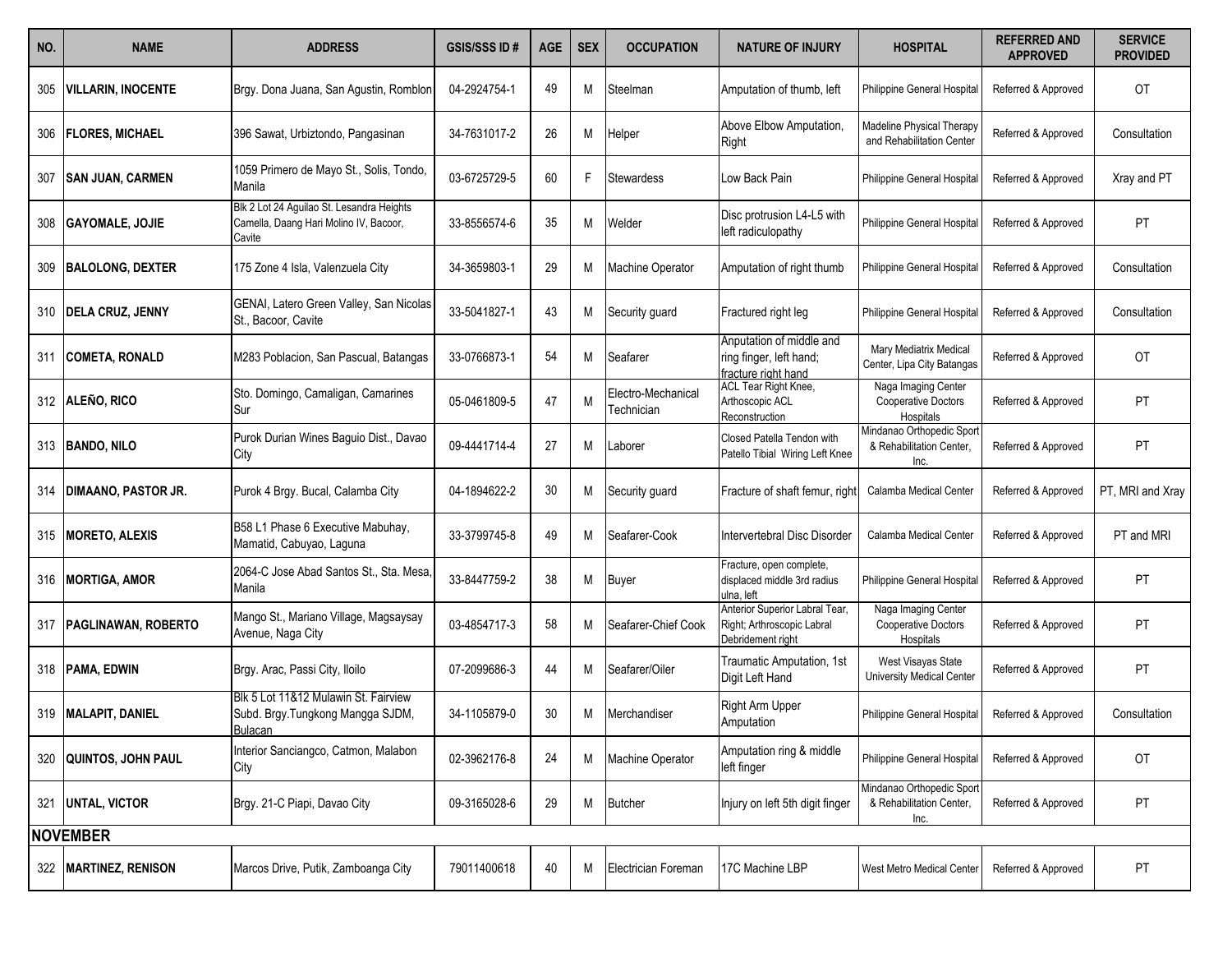| NO. | <b>NAME</b>                 | <b>ADDRESS</b>                                                           | <b>GSIS/SSS ID#</b> | <b>AGE</b> | <b>SEX</b> | <b>OCCUPATION</b>                   | <b>NATURE OF INJURY</b>                                                                          | <b>HOSPITAL</b>                                               | <b>REFERRED AND</b><br><b>APPROVED</b> | <b>SERVICE</b><br><b>PROVIDED</b> |
|-----|-----------------------------|--------------------------------------------------------------------------|---------------------|------------|------------|-------------------------------------|--------------------------------------------------------------------------------------------------|---------------------------------------------------------------|----------------------------------------|-----------------------------------|
| 323 | AN, JUN                     | Sampaguita St. Progressive Village 3,<br>Bayanan, Bacoor, Cavite         | 04-3487499-6        | 38         | М          | Janitor                             | Fracture Left Leg                                                                                | Philippine General Hospital                                   | Referred & Approved                    | <b>PT</b>                         |
| 324 | <b>CAMBARIHAN, ROSWELL</b>  | 111 P. Manahan, Pasay City                                               | 09-1845757-0        | 42         | М          | Fitter                              | osterior Disc Bulge with Disc<br>Desiccation, Spondylosis &<br><b>Bilateral Neural Foraminal</b> | Philippine General Hospital                                   | Referred & Approved                    | PT                                |
| 325 | <b>NACU, MANUEL JR.</b>     | Blk 222 L6 PHZ Mabuhay City Subd.<br>Paliparan 3, Damariñas, Cavite      | 03-7266396-8        | 57         | Μ          | <b>Crane Driver</b>                 | Left Knee ruptured baker's Cyst;<br>eft knee mild osteoarthritis with<br>left leg varicose vein  | Philippine General Hospital                                   | Referred & Approved                    | PT                                |
| 326 | <b>GUETTAP, KENNEDY</b>     | Blk 21 L11 CasimiroTownhomes, Brgy.<br>Queensrow East, Bacoor, Cavite    | 03-8158087-0        | 55         | М          | <b>Security Guard</b>               | Chronic Venous<br>Insufficiency                                                                  | <b>Philippine General Hospital</b>                            | Referred & Approved                    | PT                                |
| 327 | <b>APOSTOL, JOSE</b>        | Blk 17 L1 Mt view Dream Homes II, Palo<br>Alto, Calamba City, Laguna     | 04-3043047-3        | 45         | Μ          | Operator                            | C5-C6 Disc Protrusion                                                                            | Calamba Medical Center                                        | Referred & Approved                    | PT                                |
| 328 | <b>SABROSO, RALPH</b>       | Malagutay, Zamboanga City                                                |                     | 23         | М          | Riffleman                           | T/C Soft tissue Contusion<br>probably                                                            | West Metro Medical Center                                     | Referred & Approved                    | PT                                |
| 329 | <b>ARANETA, DELIA</b>       | Morning Glory, Putik, Zamboanga City                                     | 56020201555         | 63         | F          | Market Supervisor II                | S/P CUA                                                                                          | West Metro Medical Center                                     | Referred & Approved                    | PT                                |
| 330 | <b>ABEL, ROLITO</b>         | Recodo, Zamboanga City                                                   | 10-1202436-1        | 22         | M          | Hotpress helper                     | Fx- open 2nd digit PIP 2°<br>trauma S/P                                                          | West Metro Medical Center                                     | Referred & Approved                    | PT                                |
| 331 | LEGASPI, CEZAR              | Golf Village, Upper Calarian, Zamboanga<br>City                          | 10-0364786-7        | 54         | М          | <b>Bobcat Operator</b>              | Adhesive Capsulitis, Right                                                                       | West Metro Medical Center                                     | Referred & Approved                    | <b>PT</b>                         |
| 332 | <b>BALLENER, NESTOR</b>     | Blk 21 Arenda, Taytay, Rizal                                             | 33-4839651-2        |            | М          | Motorman                            | Amputation of right index<br>finger                                                              | Philippine General Hospital                                   | Referred & Approved                    | 0T                                |
| 333 | <b>GOROSPE, RODEL</b>       | UPS4 Sampaguita St. Brgy. Marcelo<br>Green, Parañaque City               | 33-7972083-0        | 35         | M          | <b>Aircraft Cleaner</b>             | Fracture closed distal radius Philippine General Hospital                                        |                                                               | Referred & Approved                    | <b>OT</b>                         |
| 334 | <b>REBUYON, JUNIEFER</b>    | Purok 6 Ext. Upper Jasaan, Jasaan,<br>Misamis Oriental                   | 08-1565638-0        | 37         | M          | Scrap Yard Cutter                   | Fracture of upper<br>proximalend of tibia, left                                                  | Nothern Mindanao Medical<br>Center                            | Referred & Approved                    | PT                                |
| 335 | <b>CUSIT, ANALIZA</b>       | Alae Manolo Fortich Bukidnon                                             | 06-3168384-1        | 30         | F          | Bagger                              | Mangled limd right upper<br>proximity secondary to<br>crushina iniurv                            | Nothern Mindanao Medica<br>Center                             | Referred & Approved                    | PT                                |
| 336 | <b>FAUNE, JOSE ENEDICTO</b> | 253 Bongainvilla St. Joseph Villa,<br>Kanagan, Butuan City               | 64110202405         | 55         | M          | <b>Assistant Vice-</b><br>President | Lumbar                                                                                           | Mindanao Orthopedic Sport<br>& Rehabilitation Center,<br>Inc. | Referred & Approved                    | PT                                |
| 337 | <b>VALLERA, ANTHONY</b>     | Brgy. Quiot, Basak Pardo, Cebu City                                      | 08-1964122-3        | 26         | М          | <b>Welder Fabricator</b>            | <b>Partially Avulsed Wound</b><br>Left Thumb                                                     | Southwestern University<br><b>Medical Center</b>              | Referred & Approved                    | OT                                |
| 338 | NAMOCATCAT, JAYRALD KIM     | P-I Aclan Nasipit, Agusan Del Norte                                      | 08-1979772-4        | 25         | Μ          | Electrician                         | First degree burns<br>secondary to low voltage<br>electrical iniury                              | Manuel J. Santos Hospital                                     | Referred & Approved                    | PT                                |
| 339 | <b>SALVILLA, JOECARIS</b>   | Lot 1 Blk 18 Las Villas Subd. Brgy. City<br>Heights, General Santos City | 07-1623368-2        | 47         | Μ          | Able Seaman                         | L4-L5 Slipped Disc.                                                                              | St. Elizabeth Hospital, Inc.                                  | Referred & Approved                    | PT                                |
| 340 | <b>DELA CRUZ, JANETTE</b>   | Sandawa Phase 2, Kidapawan City                                          | 74022400812         | 45         |            | School Teacher                      | <b>Fractured closed</b><br>comminuted middle third<br>humerus right                              | Kidapawan Doctors<br>Hospital, Inc.                           | Referred & Approved                    | PT                                |